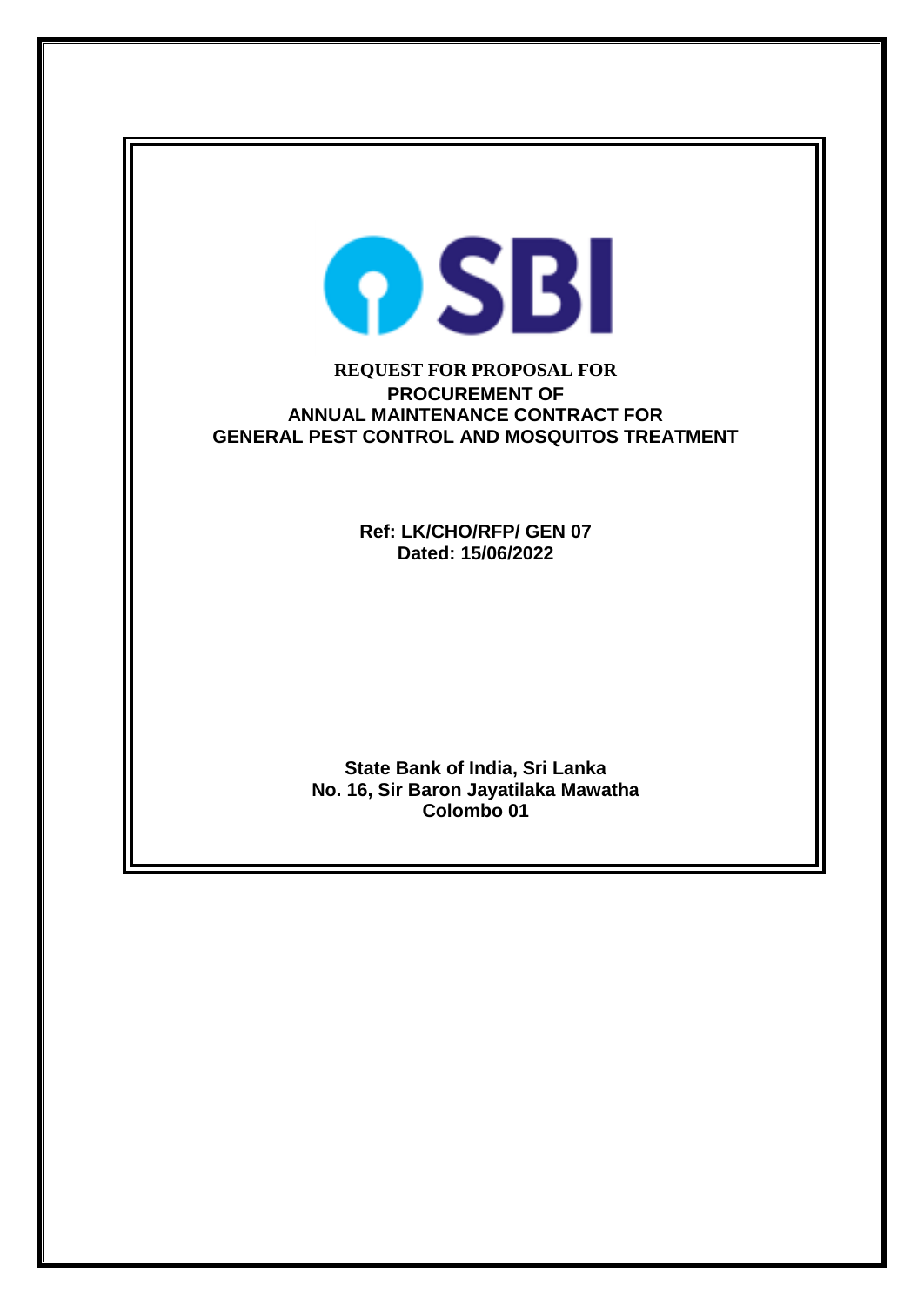

# **Schedule of Events**

| <b>SI</b>      | <b>Particulars</b>                                                                       | <b>Remarks</b>                                                                                                                                                                                                                                                  |
|----------------|------------------------------------------------------------------------------------------|-----------------------------------------------------------------------------------------------------------------------------------------------------------------------------------------------------------------------------------------------------------------|
| N <sub>0</sub> |                                                                                          |                                                                                                                                                                                                                                                                 |
| $\mathbf{1}$   | Contact details of issuing department                                                    | Name: Chamikara Dissanayake<br>Designation: Security cum Liaison<br>officer<br>Email ID: premises.lk@statebank.com<br>Contact Address : State Bank of India -<br>Sri Lanka, No.16, Sir Baron Jayatilaka<br>Mawatha, Colombo 01<br>Contact Number: +94 114446871 |
| $\overline{2}$ | <b>Bid Document Availability including</b><br>changes/amendments, if any to be<br>issued | RFP may be downloaded from Bank's<br>website https://sl.statebank/                                                                                                                                                                                              |
| $\overline{3}$ | Last date for requesting clarification                                                   | Upto 3.00pm on $27th$ June 2022 all<br>communications<br>regarding points /<br>queries requiring clarifications shall be<br>given in writing or by e-mail.                                                                                                      |
| $\overline{4}$ | Last date and time for Bid submission                                                    | Upto 3.00pm on 29 <sup>th</sup> June 2022                                                                                                                                                                                                                       |
| 5              | Address for submission of Bids                                                           | State Bank of India - Sri Lanka, No.16,<br>Sir Baron Jayatilaka Mawatha, Colombo<br>01                                                                                                                                                                          |
| 6              | Date and Time of opening of the Bid                                                      | 4.00pm on $29th$ June 2022                                                                                                                                                                                                                                      |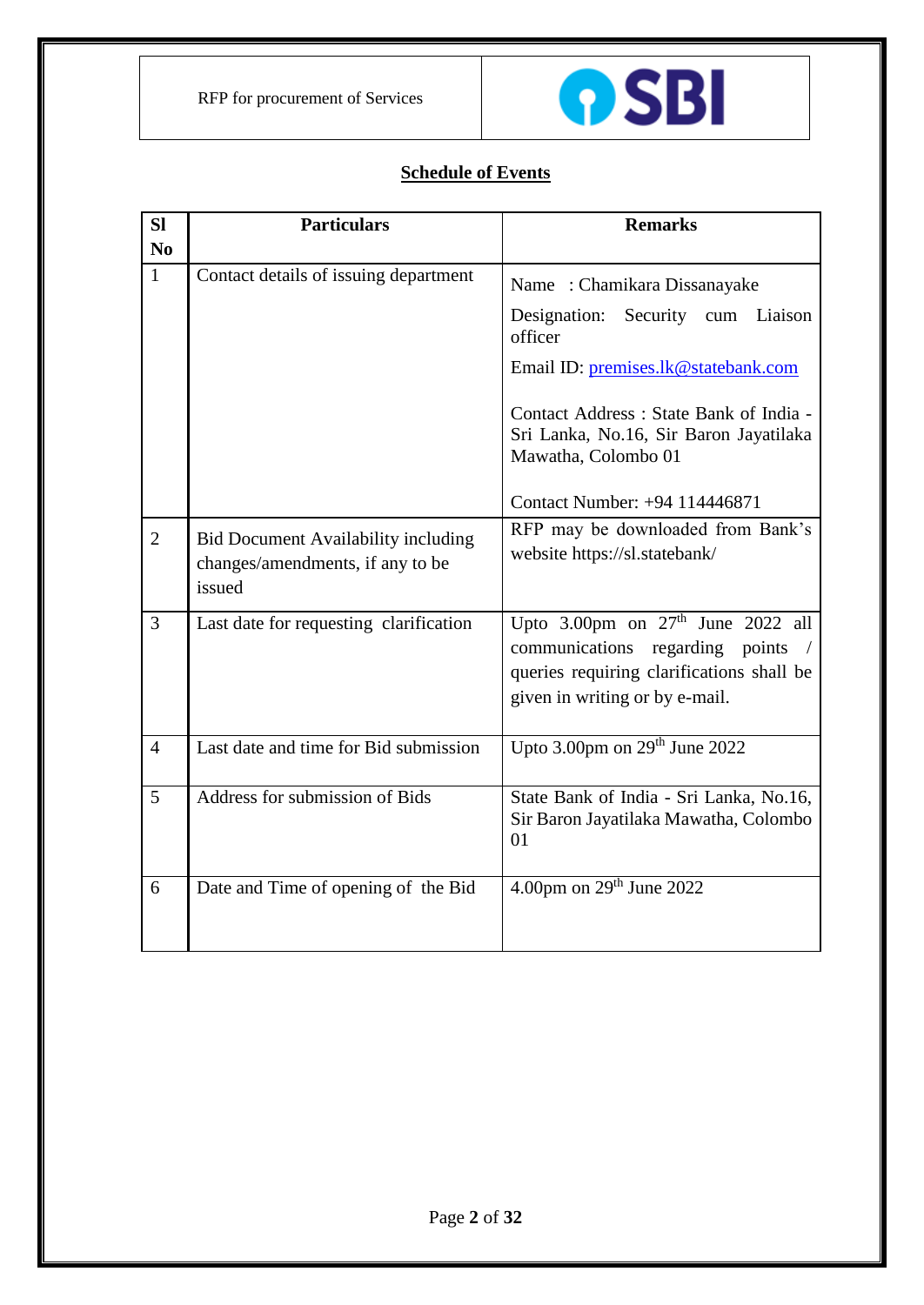

# **Part-I**

| S.N.           | <b>INDEX</b>                                                 |
|----------------|--------------------------------------------------------------|
| 1              | <b>INVITATION TO BID</b>                                     |
| 2              | <b>DISCLAIMER</b>                                            |
| 3              | <b>DEFINITIONS</b>                                           |
| 4              | <b>SCOPE OF WORK</b>                                         |
| 5              | <b>ELIGIBILITY CRITERIA</b>                                  |
| 6              | <b>COST OF BID DOCUMENT</b>                                  |
| $\overline{7}$ | <b>CLARIFICATIONS AND AMENDMENTS ON RFP</b>                  |
| 8              | <b>CONTENTS OF BID DOCUMENTS</b>                             |
| 9              | <b>BID PREPARATION AND SUBMISSION</b>                        |
| 10             | DEADLINE FOR SUBMISSION OF BIDS                              |
| 11             | MODIFICATION AND WITHDRAWAL OF BIDS                          |
| 12             | PERIOD OF BID VALIDITY                                       |
| 13             | <b>BID INTEGRITY</b>                                         |
| 14             | EVALUATION OF INDICATIVE PRICE BIDS AND FINALIZATION         |
| 15             | <b>CONTACTING THE BANK</b>                                   |
| 16             | <b>AWARD CRITERIA</b>                                        |
| 17             | POWER TO VARY OR OMIT WORK                                   |
| 18             | <b>WAIVER OF RIGHTS</b>                                      |
| 19             | <b>CONTRACT AMENDMENT</b>                                    |
| 20             | BANK'S RIGHT TO ACCEPT ANY BID AND TO REJECT ANY OR ALL BIDS |
| 21             | <b>SERVICES</b>                                              |
| 22             | <b>PENALTIES</b>                                             |
| 23             | RIGHT TO VERIFICATION                                        |
| 24             | <b>SUB-CONTRACTING</b>                                       |
| 25             | VALIDITY OF AGREEMENT                                        |
| 26             | <b>LIMITATION OF LIABILITY</b>                               |
| 27             | DELAY IN SERVICE PROVIDER'S PERFORMANCE                      |
| 28             | <b>SERVICE PROVIDER'S OBLIGATIONS</b>                        |
| 29             | LIQUIDATED DAMAGES                                           |
| 30             | <b>CONFLICT OF INTEREST</b>                                  |
| 31             | CODE OF INTEGRITY AND DEBARMENT/BANNING                      |
| 32             | <b>TERMINATION FOR DEFAULT</b>                               |
| 33             | <b>FORCE MAJEURE</b>                                         |
| 34             | TERMINATION FOR INSOLVENCY                                   |
| 35             | <b>TERMINATION FOR CONVENIENCE</b>                           |
| 36             | <b>DISPUTES AND ARBITRATION</b>                              |
| 37             | <b>GOVERNING LANGUAGES</b>                                   |
| 38             | <b>APPLICABLE LAW</b>                                        |
| 39             | <b>TAXES AND DUTIES</b>                                      |
| 40             | TAX DEDUCTION AT SOURCES                                     |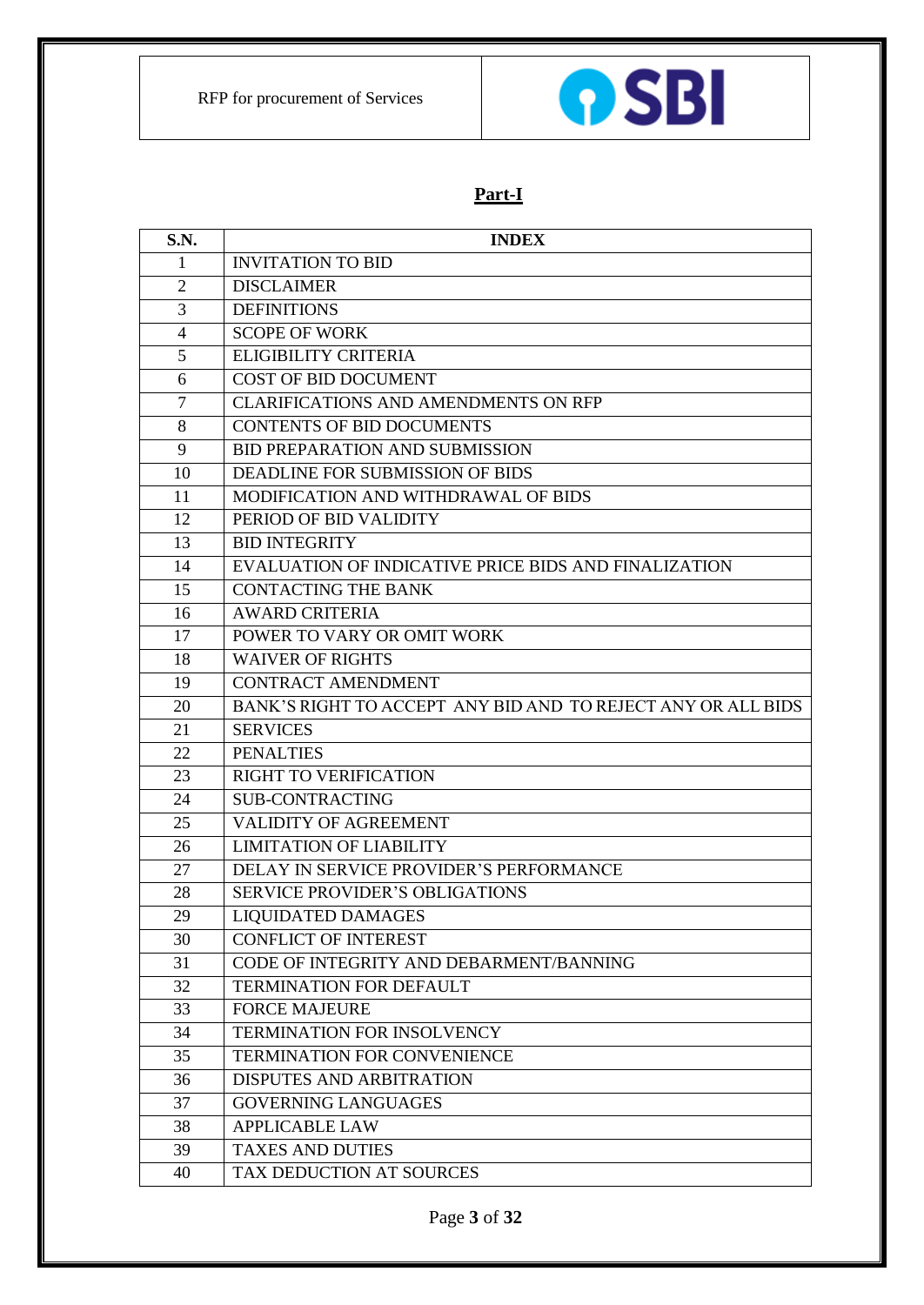

41 NOTICES

# **Part-II**

| Appendix | Index                              |  |
|----------|------------------------------------|--|
| А        | <b>BID FORM</b>                    |  |
| в        | BIDDER'S ELIGIBILITY CRITERIA      |  |
| ⌒        | <b>BIDDER DETAILS</b>              |  |
|          | SCOPE OF WORK AND PAYMENT SCHEDULE |  |
| E        | <b>INDICATIVE PRICE BID</b>        |  |
| F        | OTHER TERMS AND PENALTIES          |  |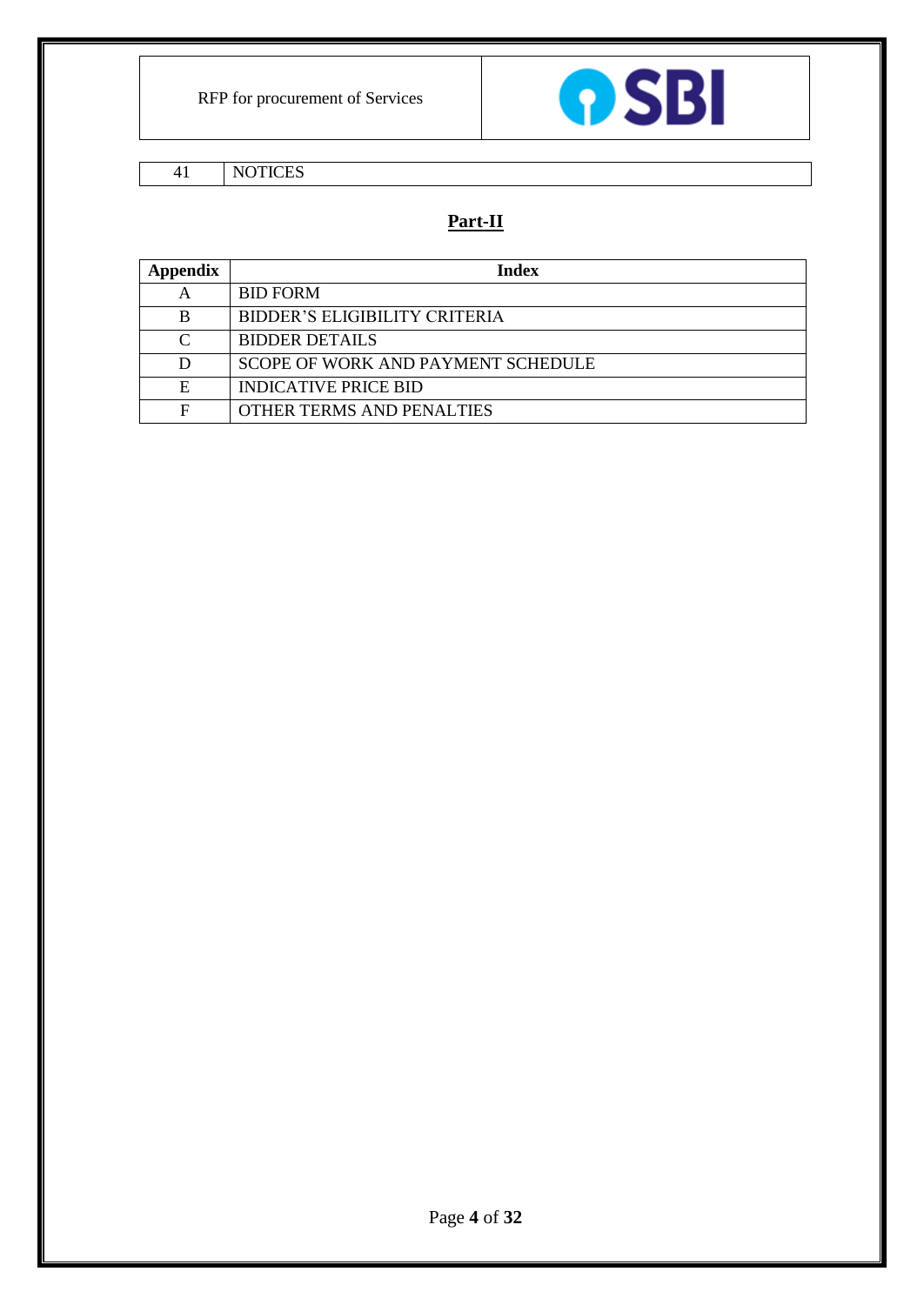

# **1. INVITATION TO BID:**

- i. **State Bank of India – Sri Lanka** (herein after referred to as 'SBI**-SL/the Bank'** is having its Head Office at Fort Colombo, various other branches of State Bank of India – Sri Lanka at Colombo and Kandy. This Request for Proposal (RFP) has been issued by **the Bank** for procurement of Annual Maintenance contract for "General Pest control and Mosquitos treatment".
- ii. In order to obtain the Annual Maintenance contract for "General Pest control and Mosquitos treatment", the Bank proposes to invite tenders from eligible vendors to undertake Maintenance Service as per details/**scope of work**  mentioned in **Annexure-A** of this RFP document.
	- iii. Bidder shall mean any entity (i.e. juristic person) who meets the **eligibility criteria given in Annexure-B** of this RFP and willing to provide the services as required in this bidding document. The interested Bidders who agree to all the terms and conditions contained in this document may submit their Bids with the information desired in this bidding document (Request for Proposal).
	- iv. The purpose of SBI-SL behind this RFP is to seek a detailed Financial proposal for procurement of Annual Maintenance contract for "General Pest control and Mosquitos treatment "desired in this document. The proposed service must integrate with Bank's existing infrastructure seamlessly.
	- v. This document shall not be transferred, reproduced or otherwise used for purpose other than for which it is specifically issued.
	- vi. Interested Bidders are advised to go through the entire document before submission of Bids to avoid any chance of elimination. The eligible Bidders desirous of taking up the project for supply of proposed services for SBI-SL are invited to submit their financial proposal in response to this RFP. The criteria and the actual process of evaluation of the responses to this RFP and subsequent selection of the successful Bidder will be entirely at Bank's discretion. This RFP seeks proposal from Bidders who have the necessary experience, capability & expertise to provide SBI-SL the proposed Annual Maintenance contract adhering to Bank's requirements outlined in this RFP.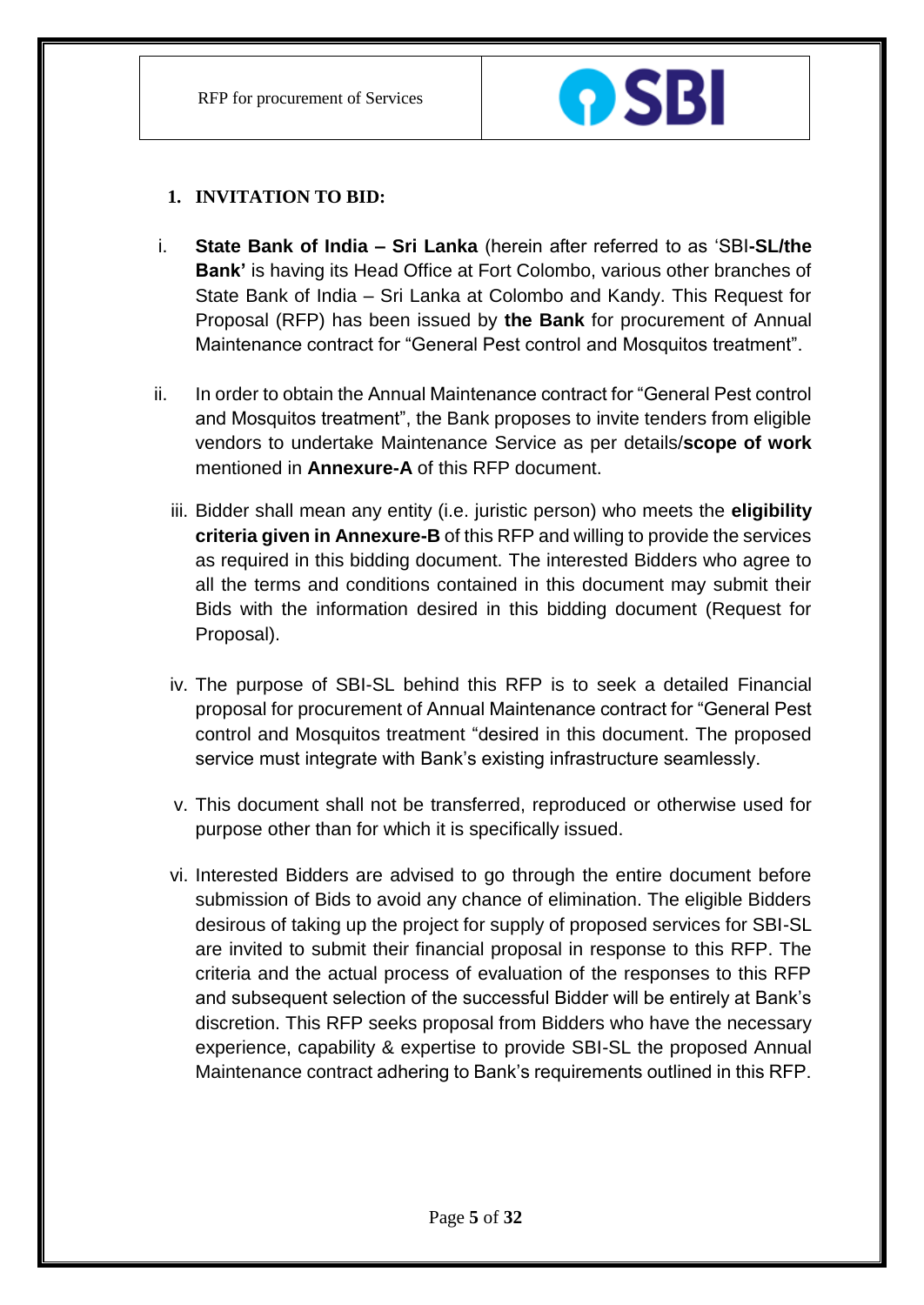

# **2. DISCLAIMER:**

- i. The information contained in this RFP document or information provided subsequently to Bidder(s) whether verbally or in documentary form/email by or on behalf of State Bank of India – Sri Lanka (Bank), is subject to the terms and conditions set out in this RFP document.
- ii. This RFP is not an offer by State Bank of India Sri Lanka, but an invitation to receive responses from the eligible Bidders. No contractual obligation whatsoever shall arise from the RFP process unless and until a formal contract is signed and executed by duly authorized official(s) of State Bank of India with the selected Bidder.
- iii. The purpose of this RFP is to provide the Bidder(s) with information to assist preparation of their Bid proposals. This RFP does not claim to contain all the information each Bidder may require. Each Bidder should conduct its own investigations and analysis and should check the accuracy, reliability and completeness of the information contained in this RFP and where necessary obtain independent advices/clarifications. Bank may in its absolute discretion, but without being under any obligation to do so, update, amend or supplement the information in this RFP.
- iv. The Bank, its employees and advisors make no representation or warranty and shall have no liability to any person, including any Applicant or Bidder under any law, statute, rules or regulations or tort, principles of restitution or unjust enrichment or otherwise for any loss, damages, cost or expense which may arise from or be incurred or suffered on account of anything contained in this RFP or otherwise, including the accuracy, adequacy, correctness, completeness or reliability of the RFP and any assessment, assumption, statement or information contained therein or deemed to form or arising in any way for participation in this bidding process.
- v. The Bank also accepts no liability of any nature whether resulting from negligence or otherwise, howsoever caused arising from reliance of any Bidder upon the statements contained in this RFP.
- vi. The issue of this RFP does not imply that the Bank is bound to select a Bidder or to appoint the Selected Bidder or Concessionaire, as the case may be, for the Project and the Bank reserves the right to reject all or any of the Bidders or Bids without assigning any reason whatsoever.
- vii. The Bidder is expected to examine all instructions, forms, terms and specifications in the bidding document. Failure to furnish all information required by the bidding document or to submit a Bid not substantially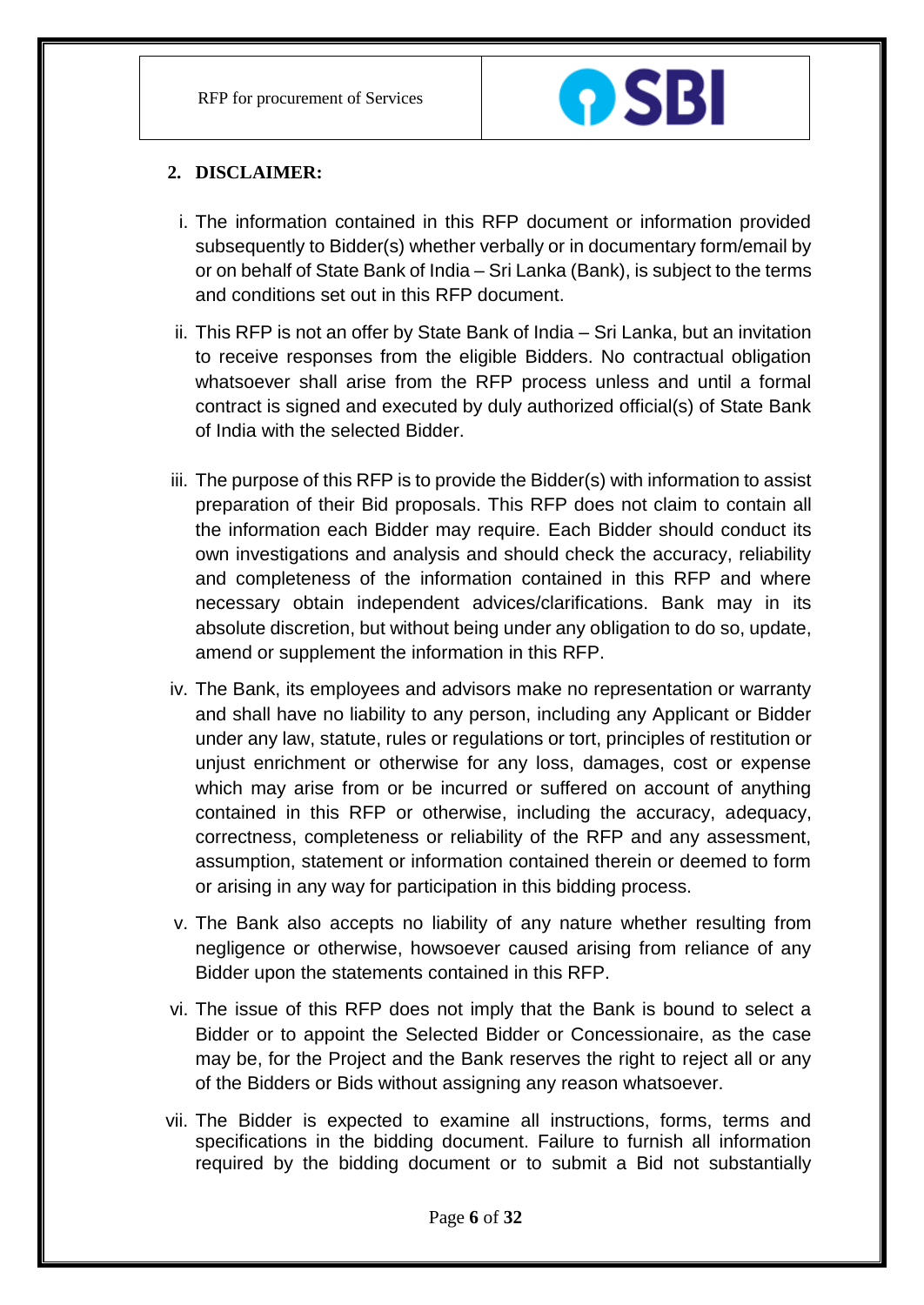

responsive to the bidding document in all respect will be at the Bidder's risk and may result in rejection of the Bid.

#### **3. DEFINITIONS:**

In this connection, the following terms shall be interpreted as indicated below:

- i. **"The Bank"** 'means the State Bank of India (including branches)
- ii. **"Bidder/Channel Partner"** means an eligible entity/firm submitting the Bid in response to this RFP.
- iii. **"Bid"** means the written reply or submission of response to this RFP.
- iv. **"The Contract"** means the agreement entered into between the Bank and Service Provider, as recorded in the Contract Form signed by the parties, including all attachments and appendices thereto and all documents incorporated by reference therein.
- v. **"Total Contract Price/Project Cost/TCO"** means the price payable to Service Provider over the entire period of Contract for the full and proper performance of its contractual obligations.
- vi. **"Vendor/Service Provider"** is the successful Bidder found eligible as per eligibility criteria set out in this RFP, whose Financial Bid has been accepted and who has emerged as L1 (lowest quote) Bidder as per the selection criteria set out in the RFP and to whom notification of award has been given by the Bank.
- vii. **"Services"** means all services, scope of work and deliverables to be provided by a Bidder as described in the RFP
- viii. **Annual Maintenance Contract (AMC)** It would be the annual cost of maintenance.

# **4. SCOPE OF WORK**:

As given in **Appendix-C** of this document.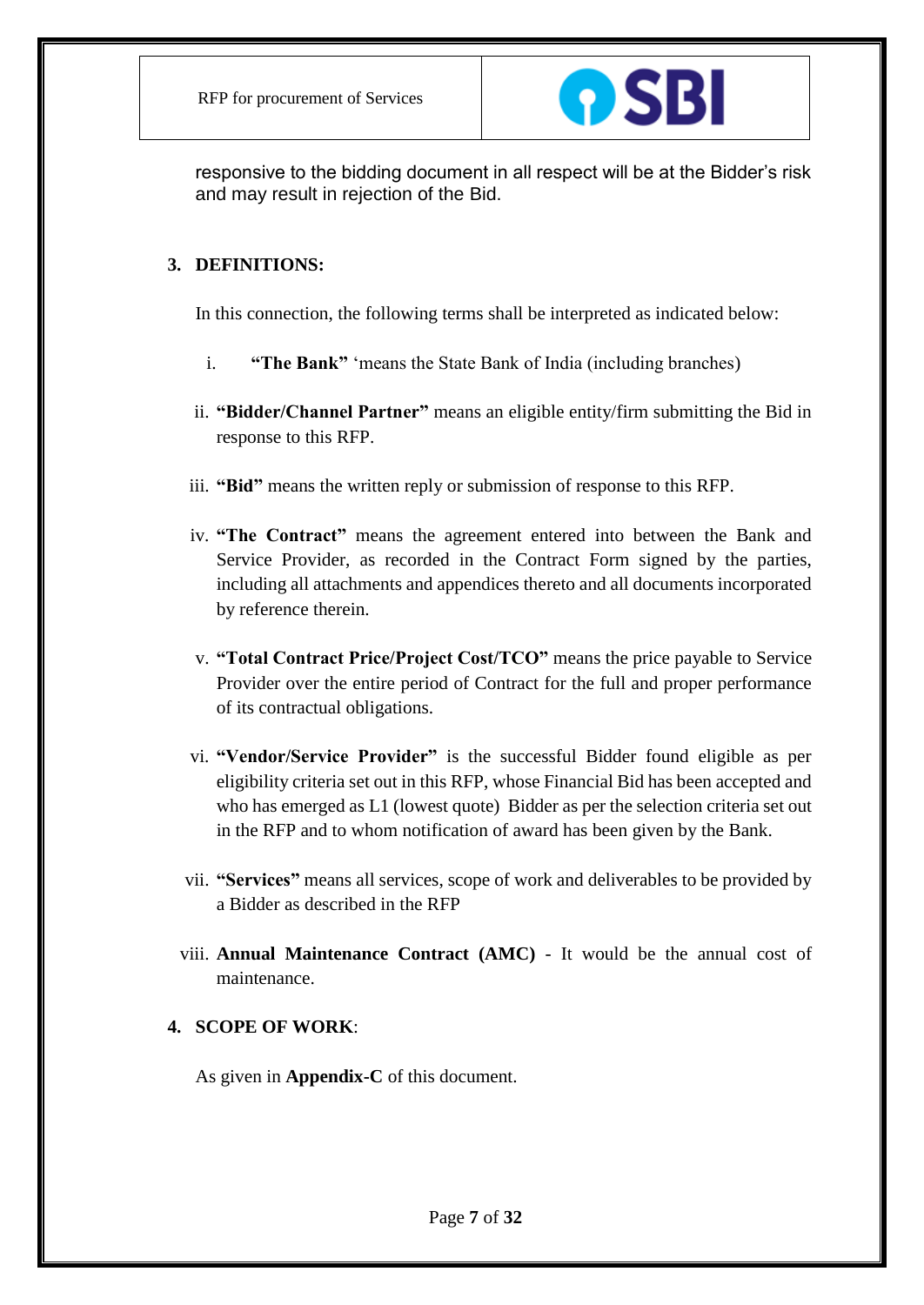RFP for procurement of Services



## **5. ELIGIBILITY CRITERIA**:

- i. Bid is open to all Bidders who meet the eligibility as given in **Appendix-A & Appendix-B** of this document. The Bidder has to submit the documents substantiating eligibility criteria as mentioned in this RFP document.
	- (a) If any Bidder submits Bid on behalf of Principal/OEM, the same Bidder shall not submit a Bid on behalf of another Principal/OEM under the RFP. Bid submitted with option of multiple OEMs shall also be considered bid submitted on behalf of multiple OEM.
	- (b) Either the Bidder on behalf of Principal/OEM or Principal/OEM itself is allowed to Bid, however both cannot Bid simultaneously.

# **6. COST OF BID DOCUMENT:**

The participating Bidders shall bear all the costs associated with or relating to the preparation and submission of their Bids including but not limited to preparation, copying, postage, delivery fees, expenses associated with any demonstration or presentations which may be required by the Bank or any other costs incurred in connection with or relating to their Bid. The Bank shall not be liable in any manner whatsoever for the same or for any other costs or other expenses incurred by a Bidder regardless of the conduct or outcome of the bidding process.

# **7. CLARIFICATION AND AMENDMENTS ON RFP:**

- i. The queries received (without identifying source of query) and response of the Bank thereof will be posted on the Bank's website or conveyed to the Bidders.
- ii. The Bank reserves the right to amend, rescind or reissue the RFP, at any time prior to the deadline for submission of Bids. The Bank, for any reason, whether, on its own initiative or in response to a clarification requested by a prospective Bidder, may modify the RFP, by amendment which will be made available to the Bidders by way of corrigendum/addendum. The interested parties/Bidders are advised to check the Bank's website regularly till the date of submission of Bid document specified in the Schedule of Events/email and ensure that clarifications / amendments issued by the Bank, if any, have been taken into consideration before submitting the Bid. Such amendments/clarifications, if any, issued by the Bank will be binding on the participating Bidders. Bank will not take any responsibility for any such omissions by the Bidder. The Bank, at its own discretion, may extend the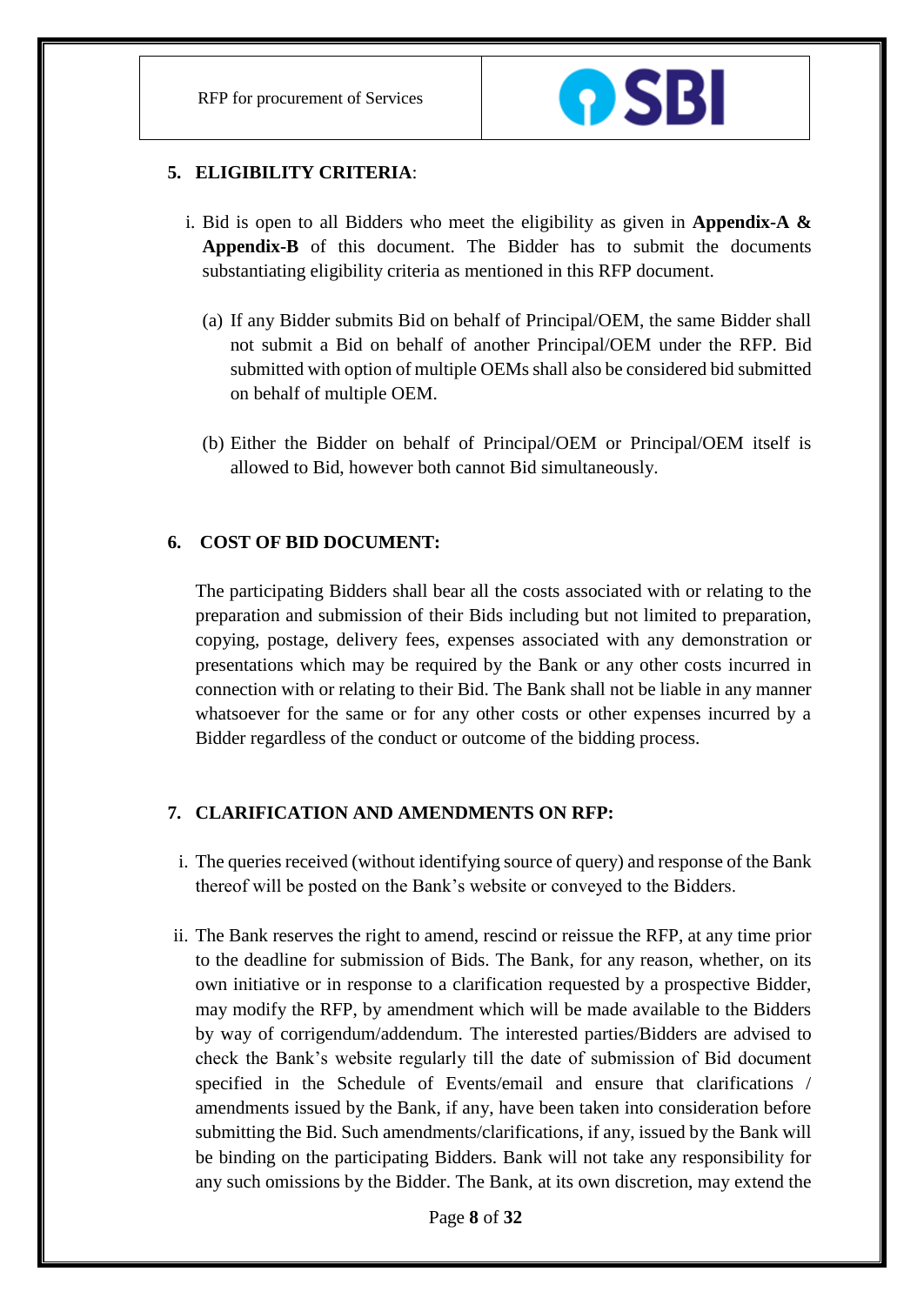

deadline for submission of Bids in order to allow prospective Bidders a reasonable time to prepare the Bid, for taking the amendment into account. Nothing in this RFP or any addenda/corrigenda or clarifications issued in connection thereto is intended to relieve Bidders from forming their own opinions and conclusions in respect of the matters addresses in this RFP or any addenda/corrigenda or clarifications issued in connection thereto.

- iii. No request for change in commercial/legal terms and conditions, other than what has been mentioned in this RFP or any addenda/corrigenda or clarifications issued in connection thereto, will be entertained and queries in this regard, therefore will not be entertained.
- iv. Queries received after the scheduled date and time will not be responded/acted upon.

# **8. CONTENTS OF BID DOCUMENT:**

- i. The Bidder must thoroughly study/analyse and properly understand the contents of this RFP, its meaning and impact of the information contained therein.
- ii. Failure to furnish all information required in this RFP or submission of Bid not responsive to this RFP in any respect will be at the Bidder's risk and responsibility and the same may finally result in rejection of its Bid. The Bank has made considerable effort to ensure that accurate information is contained in this RFP and is supplied solely as guidelines for Bidders.
- iii. The Bid prepared by the Bidder, as well as all correspondences and documents relating to the Bid exchanged by the Bidder and the Bank and supporting documents and printed literature shall be submitted in English.
- iv. The information provided by the Bidders in response to this RFP will become the property of the Bank and will not be returned. Incomplete information in Bid document may lead to non-consideration of the proposal.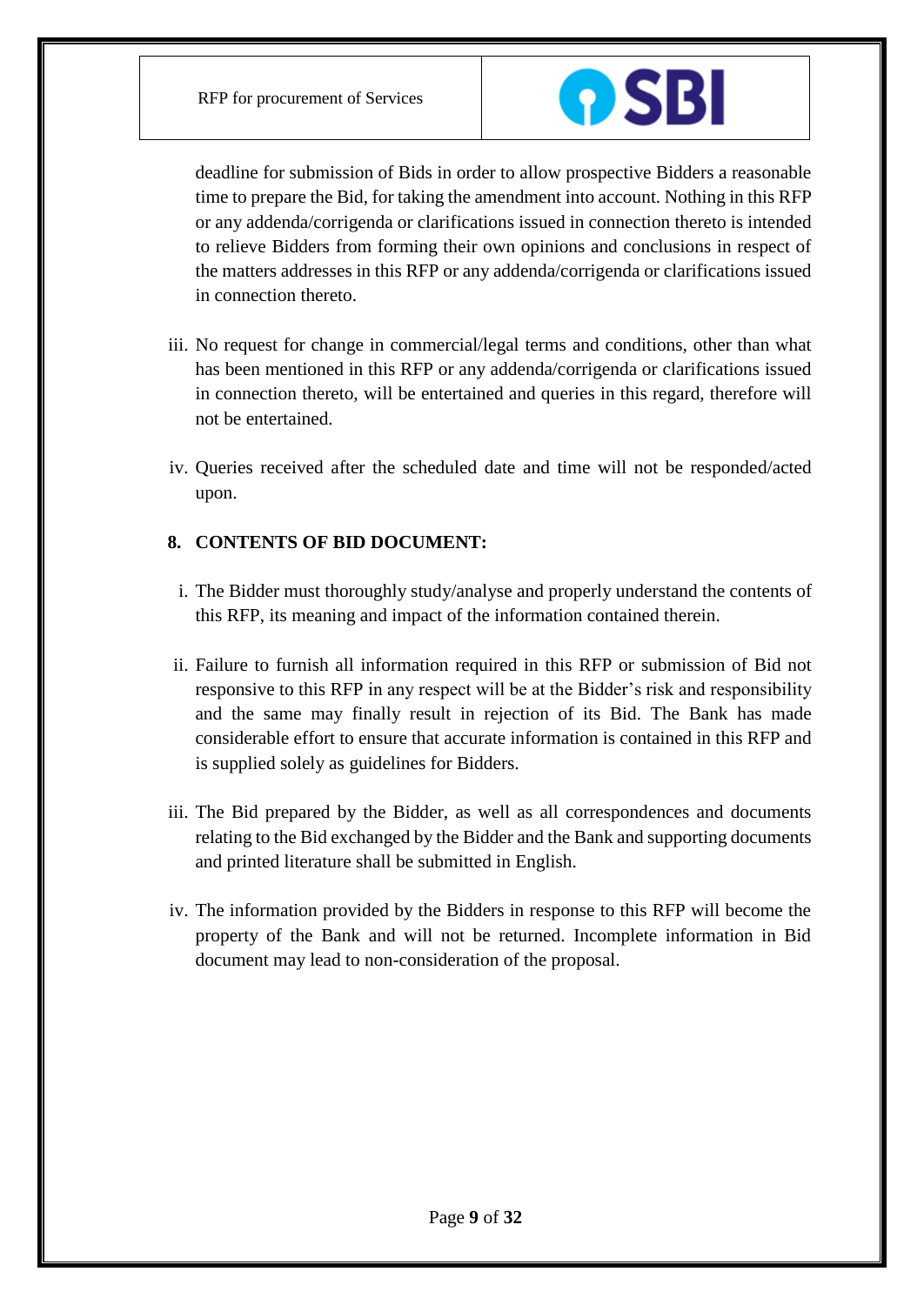

#### **9. BID PREPARATION AND SUBMISSION:**

- i. The Bid is to be submitted in an envelope to be prominently marked as '**Financial Proposal for Procurement of Annual Maintenance contract for "General Pest control and Mosquitos treatment".in response to the RFP No. LK/CHO/RFP/GEN 07 dated 15/06/2022.** This envelope should contain following documents and **properly sealed**.
	- (a) Index of all the documents, letters, bid forms etc. submitted in response to RFP along with page numbers.
	- (b) Bid covering letter on Bidder's letter head.
	- (c) Specific response with supporting documents in respect of Eligibility Criteria as mentioned in **Appendix-A**
	- (d) Bidder's details as per **Appendix-B** on Bidder's letter head.
	- (e) Audited financial statement and profit and loss account statement as mentioned in Part-II.
	- (f) A copy of board resolution along with copy of power of attorney (POA wherever applicable) showing that the signatory has been duly authorized to sign the Bid document.
	- (g) If applicable, copy of registration certificate issued by competent authority

**Indicative Price Bid for** providing of Annual Maintenance contract for "General Pest control and Mosquitos treatment".in response to the **RFP No. LK/CHO/RFP/ GEN 07** dated **15.06.2022** should contain only indicative Price Bid strictly on the lines of **Appendix-D**. The Indicative Price must include all the price components mentioned. Prices are to be quoted in Srilankan Rupees only.

# **i. Bidders may please note:**

- (a) The Bidder should quote for the entire package on a single responsibility basis for Services it proposes to provide.
- (b) The Bid document shall be complete in accordance with various clauses of the RFP document or any addenda/corrigenda or clarifications issued in connection thereto, duly signed by the authorized representative of the Bidder. Board resolution authorizing representative to Bid and make commitments on behalf of the Bidder is to be attached.
- (c) If deemed necessary, the Bank may seek clarifications on any aspect from the Bidder. However, that would not entitle the Bidder to change or cause any change in the substances of the Bid already submitted or the price quoted.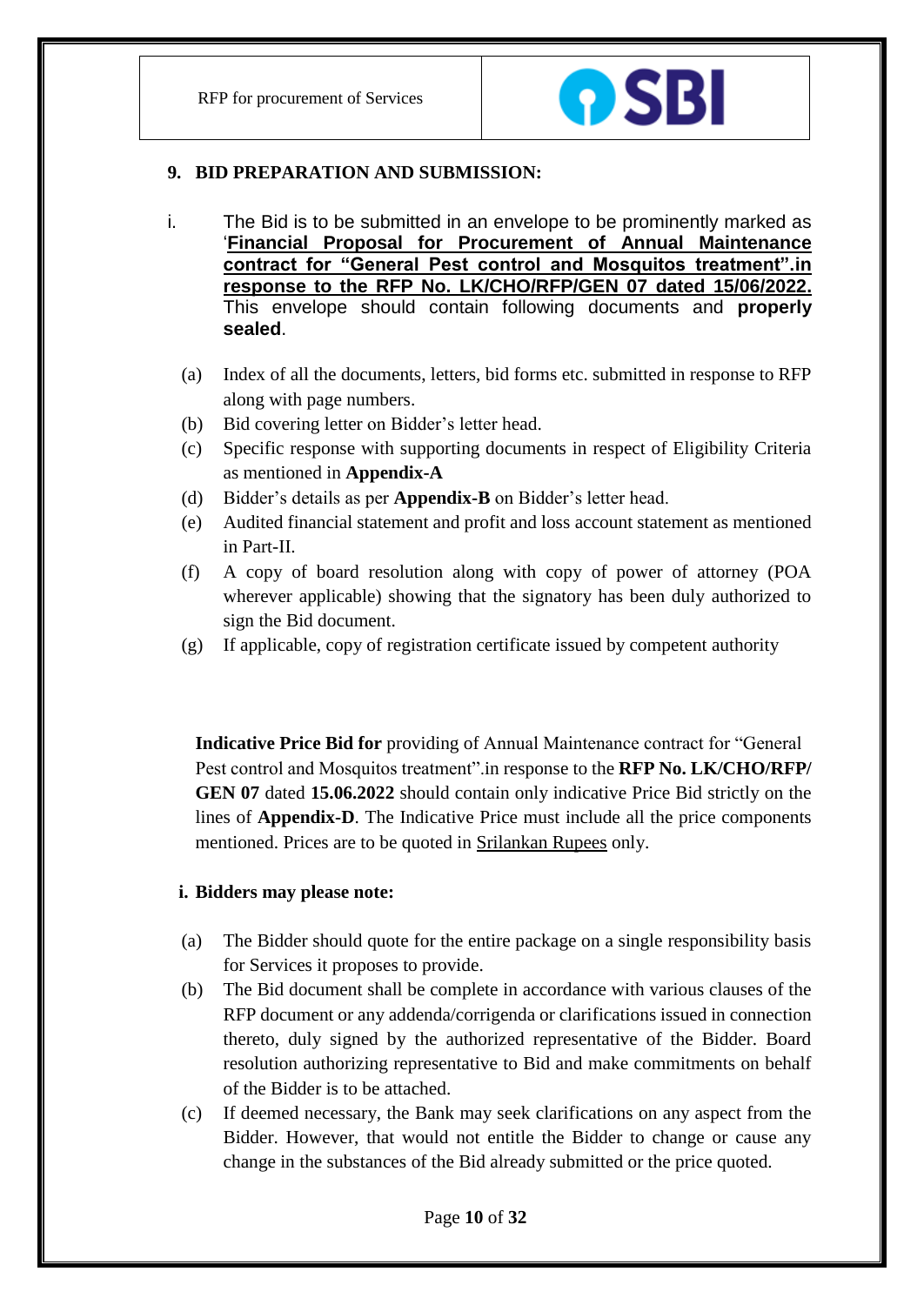

- (d) The Bidder may also be asked to give presentation for the purpose of clarification of the Bid.
- (e) The Bidder must provide specific and factual replies to the points raised in the RFP.
- (f) The Bid shall be typed or written and shall be digitally signed by the Bidder or a person or persons duly authorized to bind the Bidder to the Contract.
- (g) All the enclosures (Bid submission) shall be serially numbered.
- (h) Bidder(s) should prepare and submit their Bids well in advance before the prescribed date and time to avoid any delay or problem during the bid submission process. The Bank shall not be held responsible for any sort of delay or the difficulties faced by the Bidder(s) during the submission of Bids.
- (i) The Bank reserves the right to reject Bids not conforming to above.

# **10. DEADLINE FOR SUBMISSION OF BIDS:**

- i. Bids should be deposited in a box that is kept in the Main entrance by the date and time mentioned in the "Schedule of Events".
	- ii. The said envelope shall clearly bear the name of the project and name and address of the Bidder. In addition, the last date for bid submission should be indicated on the right and corner of the envelope. The original documents should be submitted within the bid submission date and time for the RFP at the address mentioned in Schedule of Events, failing which Bid will be treated as non-responsive.
	- iii. In the event of the specified date for submission of Bids being declared a holiday for the Bank, the Bids will be received up to the appointed time on the next working day.
	- iv. In case the Bank extends the scheduled date of submission of Bid document, the Bids shall be submitted by the time and date rescheduled. All rights and obligations of the Bank and Bidders will remain the same.

# **11. MODIFICATION AND WITHDRAWAL OF BIDS:**

- i. No modification in the Bid shall be allowed, after the deadline for submission of Bids.
- ii. No Bid shall be withdrawn in the interval between the deadline for submission of Bids and the expiration of the period of Bid validity specified in this RFP.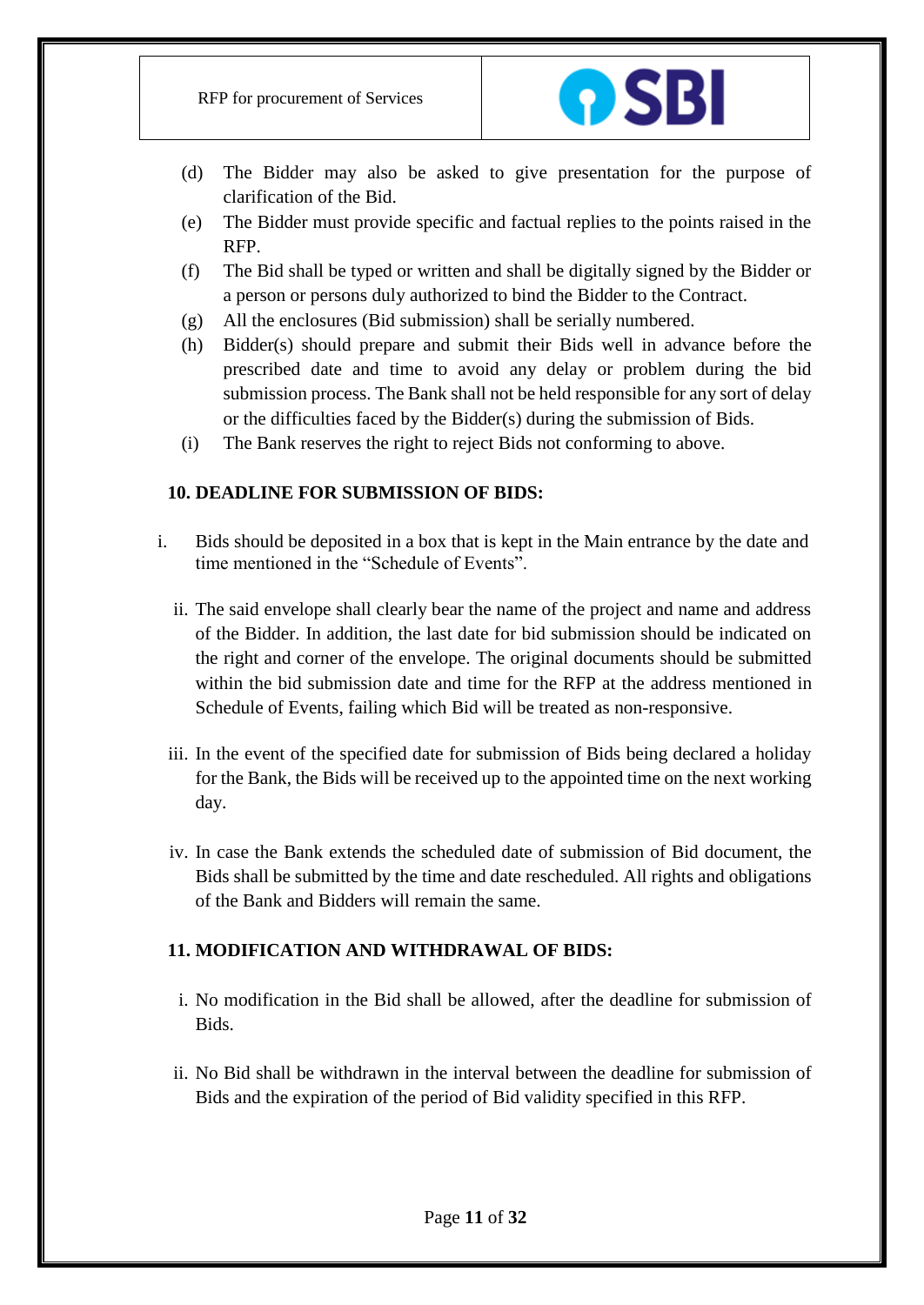

## **12. PERIOD OF BID VALIDITY**

- i. Bid shall remain valid for duration of 6 calendar months from Bid submission date.
- ii. In exceptional circumstances, the Bank may solicit the Bidders' consent to an extension of the period of validity. The request and the responses thereto shall be made in writing. A Bidder is free to refuse the request. However, any extension of validity of Bids or price will not entitle the Bidder to revise/modify the Bid document.
- iii. Once Purchase Order or Letter of Intent is issued by the Bank, the said price will remain fixed for the entire Contract period and shall not be subjected to variation on any account, including exchange rate fluctuations and custom duty. A Bid submitted with an adjustable price quotation will be treated as non-responsive and will be rejected.

#### **13. BID INTEGRITY:**

Willful misrepresentation of any fact within the Bid will lead to the cancellation of the contract without prejudice to other actions that the Bank may take. All the submissions, including any accompanying documents, will become property of the Bank. The Bidders shall be deemed to license, and grant all rights to the Bank, to reproduce the whole or any portion of their Bid document for the purpose of evaluation and to disclose the contents of submission for regulatory and legal requirements.

# **14. EVALUATION OF INDICATIVE PRICE BIDS AND FINALIZATION:**

- i. The Bidder will be selected as L1 on the basis of net total of the price evaluation
- ii. Errors, if any, in the price breakup format will be rectified as under:
- (a) If there is a discrepancy between the unit price and total price which is obtained by multiplying the unit price with quantity, the unit price shall prevail and the total price shall be corrected unless it is a lower figure. If the Bidder does not accept the correction of errors, the Bid will be rejected.
- (b) If there is a discrepancy in the unit price quoted in figures and words, the unit price in figures or in words, as the case may be, which corresponds to the total Bid price for the Bid shall be taken as correct.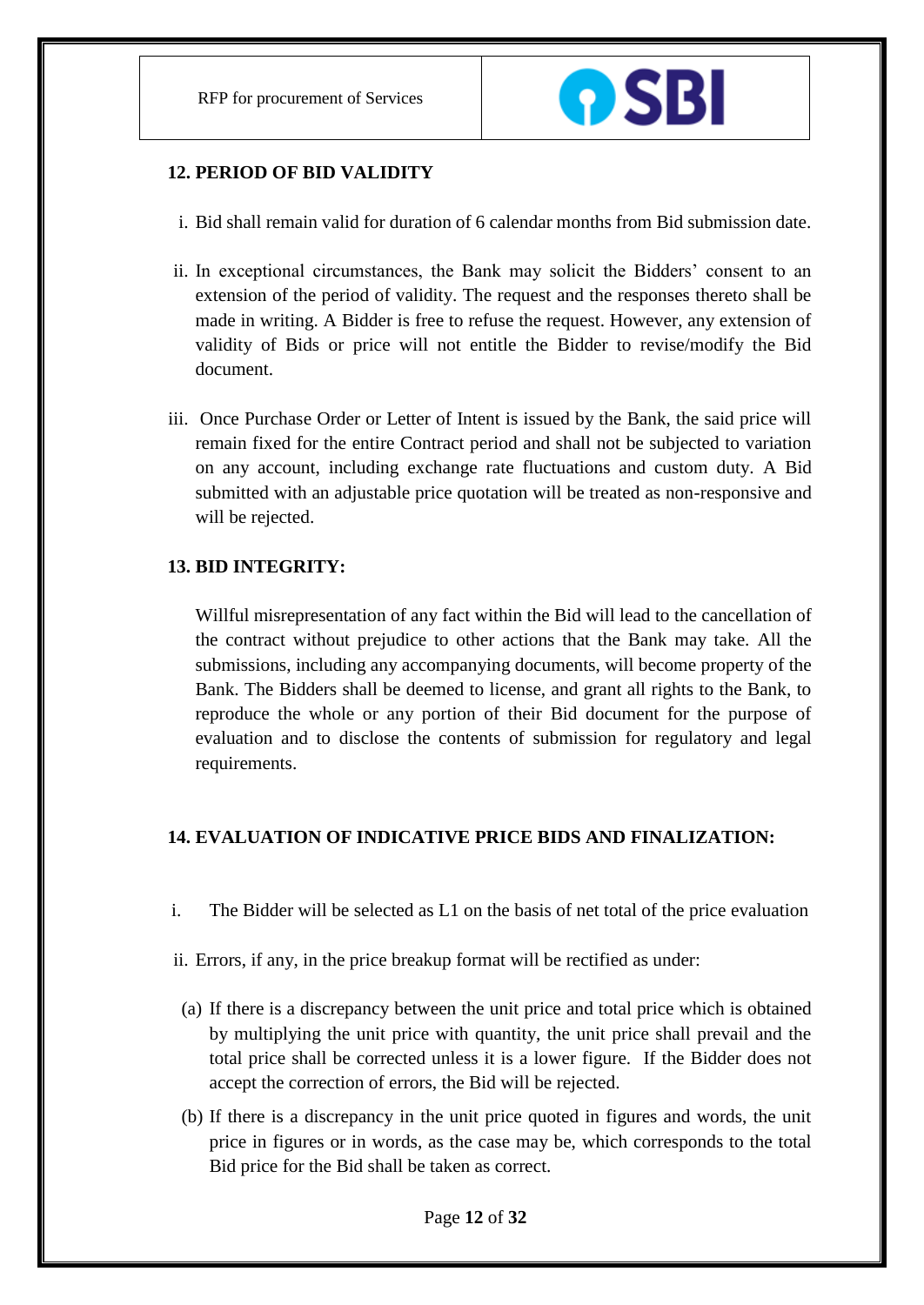

- (c) If the Bidder has not worked out the total Bid price or the total Bid price does not correspond to the unit price quoted either in words or figures, the unit price quoted in words shall be taken as correct.
- (d) The Bidder should quote for all the items/services desired in this RFP. In case, prices are not quoted by any Bidder for any specific product and / or service, for the purpose of evaluation, the highest of the prices quoted by other Bidders participating in the bidding process will be reckoned as the notional price for that service, for that Bidder. However, if selected, at the time of award of Contract, the lowest of the price(s) quoted by other Bidders (whose Price Bids are also opened) for that service will be reckoned. This shall be binding on all the Bidders. However, the Bank reserves the right to reject all such incomplete Bids.

# **15. CONTACTING THE BANK:**

- i. No Bidder shall contact the Bank on any matter relating to its Bid, from the time of opening of indicative price Bid to the time, the Contract is awarded.
- ii. Any effort by a Bidder to influence the Bank in its decisions on Bid evaluation, Bid comparison or contract award may result in the rejection of the Bid.

# **16. AWARD CRITERIA :**

- i. Bank will notify successful Bidder in writing by letter or fax/email that its Bid has been accepted.
- ii. Copy of board resolution or power of attorney showing that the signatory has been duly authorized to sign the acceptance letter, and contract should be submitted.

# **17. POWERS TO VARY OR OMIT WORK:**

i. No alterations, amendments, omissions, additions, suspensions or variations of the work (hereinafter referred to as variation) under the contract shall be made by the successful Bidder except as directed in writing by Bank. The Bank shall have full powers, subject to the provision herein after contained, from time to time during the execution of the contract, by notice in writing to instruct the successful Bidder to make any variation without prejudice to the contract. The finally selected Bidder shall carry out such variation and be bound by the same conditions as far as applicable as though the said variations occurred in the contract documents. If any, suggested variations would, in the opinion of the finally selected Bidder, if carried out, prevent him from fulfilling any of his obligations under the contract, he shall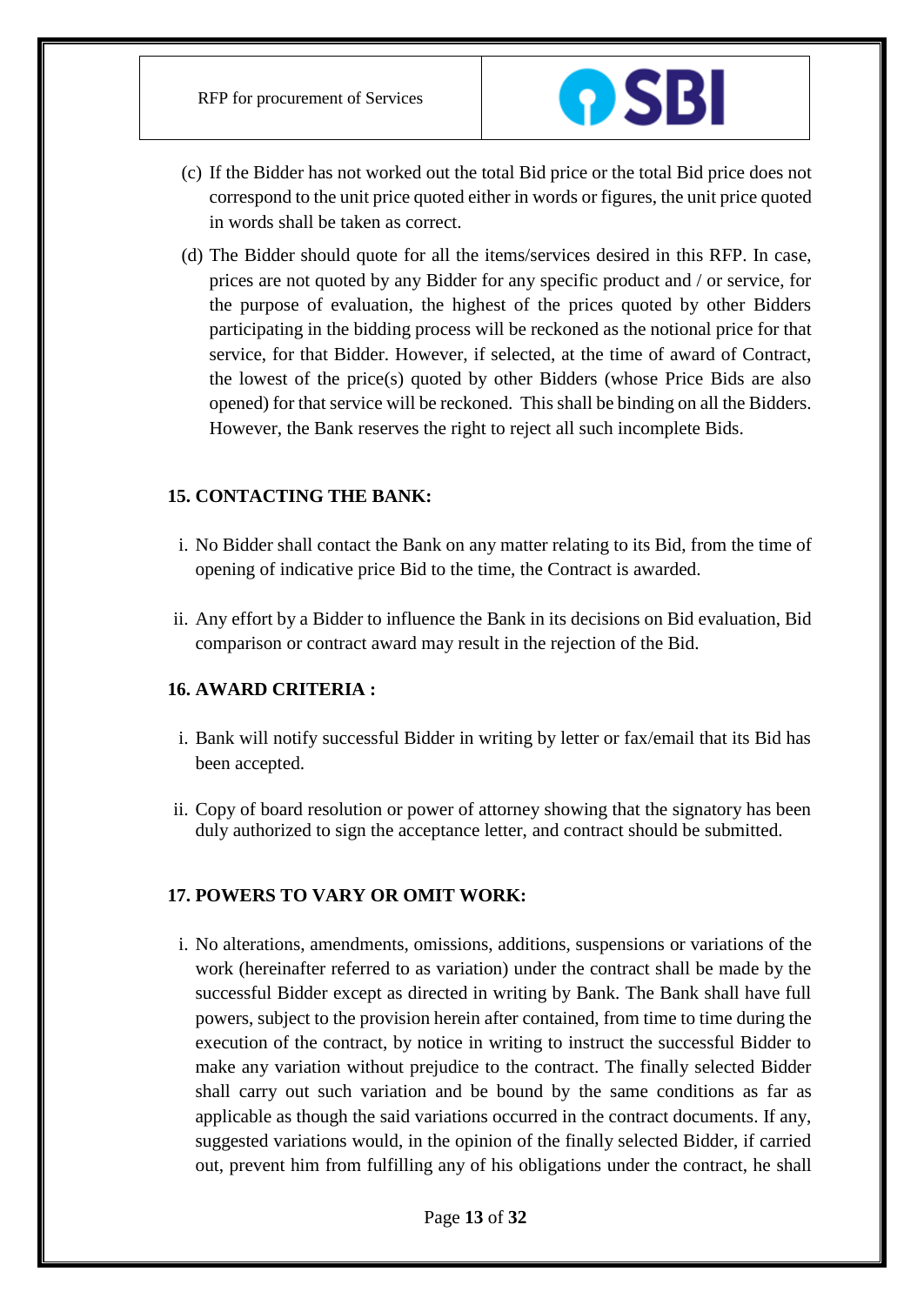

notify Bank thereof in writing with reasons for holding such opinion and Bank shall instruct the successful Bidder to make such other modified variation without prejudice to the contract. The finally selected Bidder shall carry out such variation and be bound by the same conditions as far as applicable as though the said variations occurred in the contract documents. If the Bank confirms its instructions, the successful Bidder's obligations shall be modified to such an extent as may be mutually agreed, if such variation involves extra cost. Any agreed difference in cost occasioned by such variation shall be added to or deducted from the contract price as the case may be.

- ii. In any case in which the successful Bidder has received instructions from the Bank as to the requirements for carrying out the altered or additional substituted work which either then or later on, will in the opinion of the finally selected Bidders, involve a claim for additional payments, such additional payments shall be mutually agreed in line with the terms and conditions of the order.
- iii. If any change in the work is likely to result in reduction in cost, the parties shall agree in writing so as to the extent of change in contract price, before the finally selected Bidder(s) proceeds with the change.

#### **18. WAIVER OF RIGHTS:**

Each Party agrees that any delay or omission on the part of the other Party to exercise any right, power or remedy under this RFP will not automatically operate as a waiver of such right, power or remedy or any other right, power or remedy and no waiver will be effective unless it is in writing and signed by the waiving Party. Further the waiver or the single or partial exercise of any right, power or remedy by either Party hereunder on one occasion will not be construed as a bar to a waiver of any successive or other right, power or remedy on any other occasion.

#### **19. CONTRACT AMENDMENT:**

No variation in or modification of the terms of the Contract shall be made, except by written amendment, signed by the parties.

# **20. BANK'S RIGHT TO ACCEPT ANY BID AND TO REJECT ANY OR ALL BIDS:**

The Bank reserves the right to accept or reject any Bid in part or in full or to cancel the bidding process and reject all Bids at any time prior to contract award as specified in Award Criteria and Award of Contract, without incurring any liability to the affected Bidder or Bidders or any obligation to inform the affected Bidder or Bidders of the grounds for the Bank's action.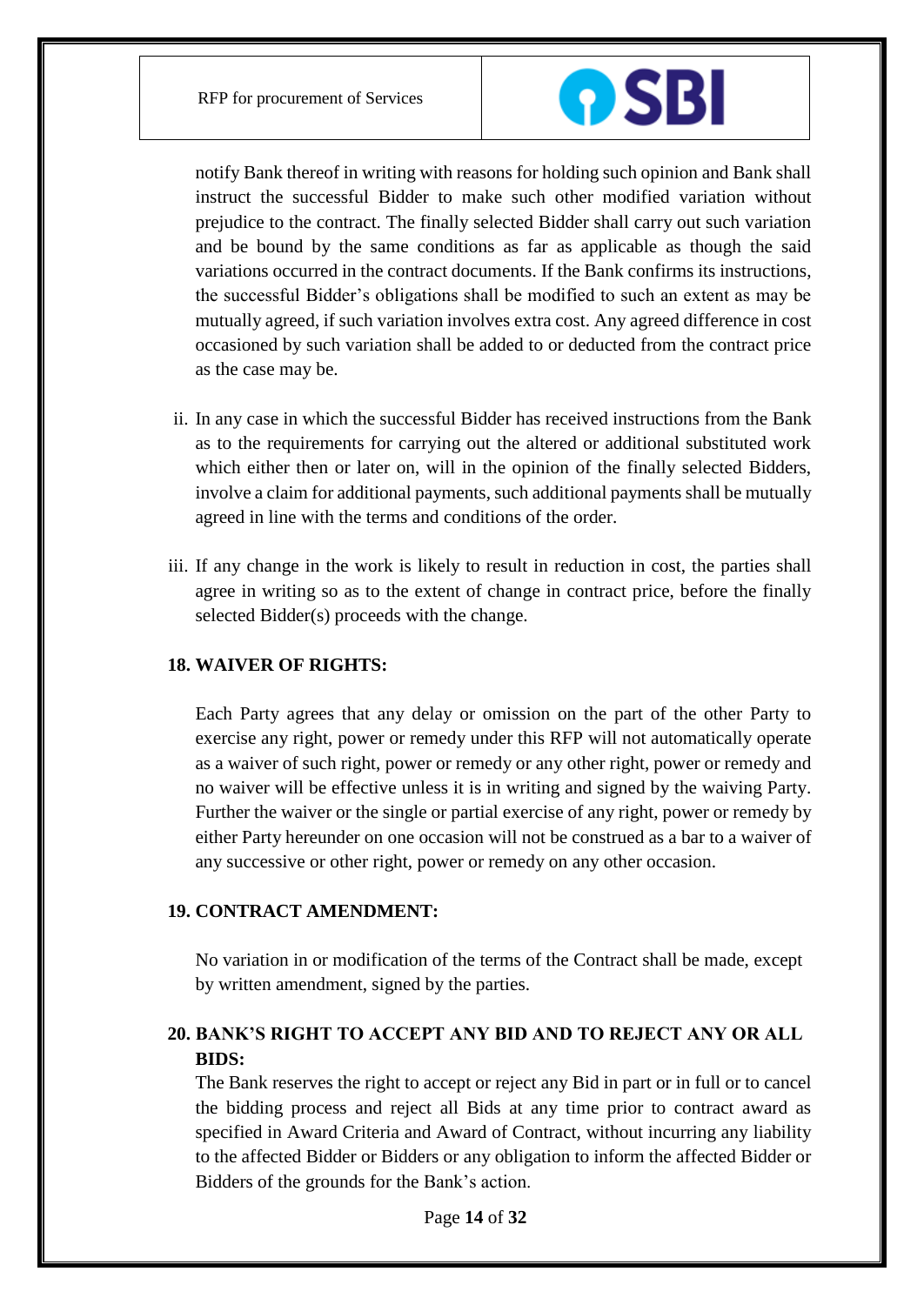

# **21. SERVICES:**

The Bidder shall perform the following:

- One full treatment and 4 mosquito treatment for SBI –HO and Fort branch per month
- One full treatment for colpetty and Wellawatta branches per month

# **22. PENALTIES:**

As mentioned in **Appendix-E** of this RFP.

# **23. RIGHT TO VERIFICATION:**

The Bank reserves the right to verify any or all of the statements made by the Bidder in the Bid document and to inspect the Bidder's facility, if necessary, to establish to its satisfaction about the Bidder's capacity/capabilities to perform the job.

# **24. SUBCONTRACTING:**

As per scope of this RFP, sub-contracting is not permitted.

# **25. VALIDITY OF AGREEMENT:**

The Agreement will be valid for the period of one year. The Bank reserves the right to terminate the Agreement as per the terms of RFP/ Agreement.

# **26. LIMITATION OF LIABILITY**:

- i. The maximum aggregate liability of Service Provider, subject to clause 26 *(iii)*, in respect of any claims, losses, costs or damages arising out of or in connection with this RFP/Agreement shall not exceed the total Project Cost.
- ii. Under no circumstances shall either Party be liable for any indirect, consequential or incidental losses, damages or claims including loss of profit, loss of business or revenue.
- iii. The limitations set forth herein shall not apply with respect to: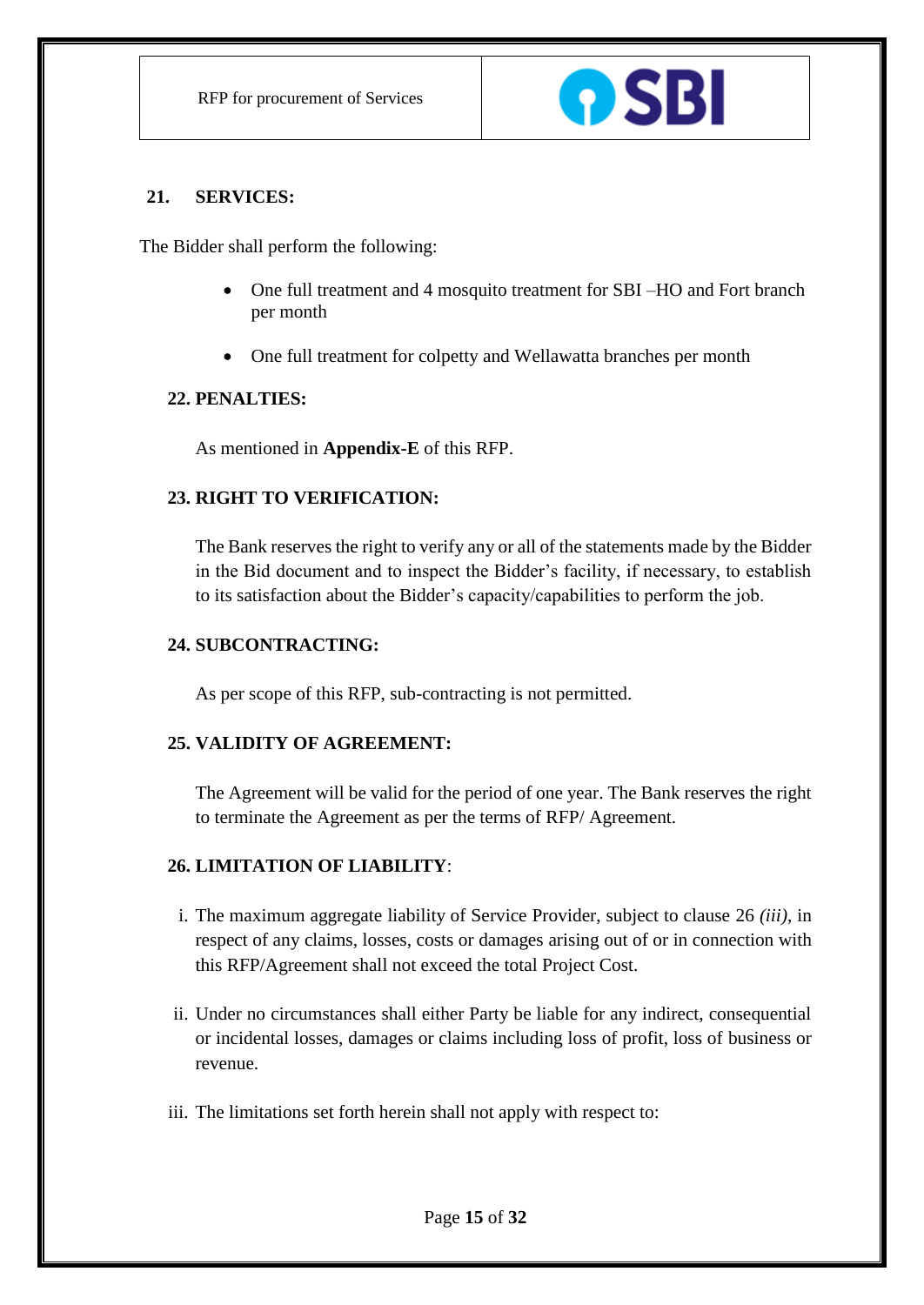

- (a) claims that are the subject of indemnification pursuant to infringement of third party Intellectual Property Right;
- (b) damage(s) occasioned by the Gross Negligence or Willful Misconduct of Service Provider,
- (c) damage(s) occasioned by Service Provider for breach of Confidentiality Obligations,
- (d) Regulatory or statutory fines imposed by a Government or Regulatory agency for non-compliance of statutory or regulatory guidelines applicable to the Bank, provided such guidelines were brought to the notice of Service Provider.

For the purpose of clause *26(iii)(b)* **"Gross Negligence" means** any act or failure to act by a party which was in reckless disregard of or gross indifference to the obligation of the party under this Agreement and which causes injury, damage to life, personal safety, real property, harmful consequences to the other party, which such party knew, or would have known if it was acting as a reasonable person, would result from such act or failure to act for which such Party is legally liable. Notwithstanding the forgoing, Gross Negligence shall not include any action taken in good faith.

**"Willful Misconduct" means** any act or failure to act with an intentional disregard of any provision of this Agreement, which a party knew or should have known if it was acting as a reasonable person, which would result in injury, damage to life, personal safety, real property, harmful consequences to the other party, but shall not include any error of judgment or mistake made in good faith.

# **27. DELAY IN SERVICE PROVIDER'S PERFORMANCE:**

- i. Services shall be made by Service Provider within the timelines prescribed in part II of this document.
- ii. If at any time during performance of the Contract, Service Provider should encounter conditions impeding timely delivery and performance of Services, Service Provider shall promptly notify the Bank in writing of the fact of the delay, its likely duration and cause(s). As soon as practicable after receipt of Service Provider's notice, the Bank shall evaluate the situation and may, at its discretion, extend Service Providers' time for performance, in which case, the extension shall be ratified by the parties by amendment of the Contract.
- iii. Any delay in performing the obligation/ defect in performance by Service Provider may result in imposition of penalty, liquidated damages, and/or termination of Contract (as laid down elsewhere in this RFP document).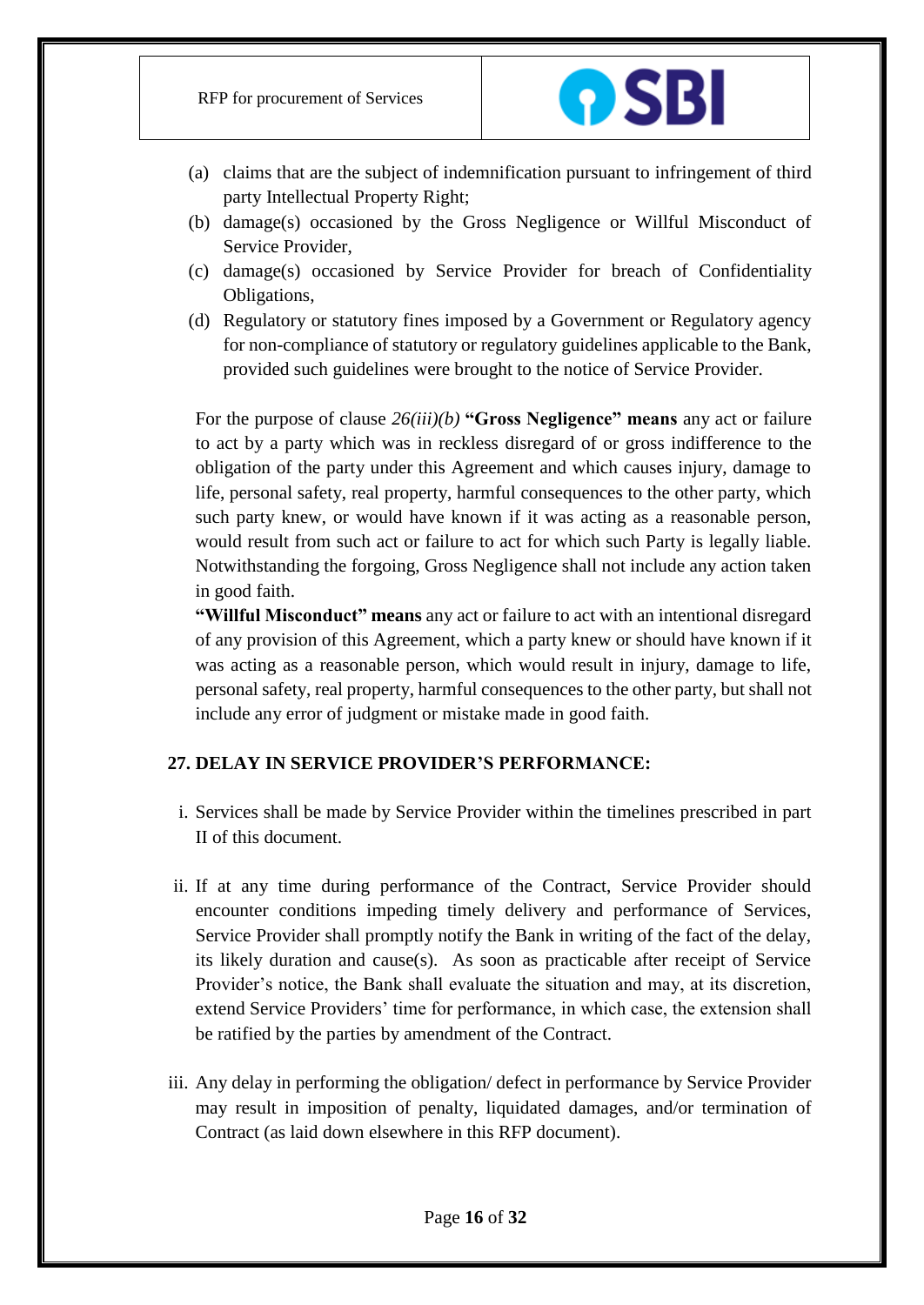

#### **28. SERVICE PROVIDER'S OBLIGATIONS:**

- i. Service Provider is responsible for and obliged to conduct all contracted activities in accordance with the Contract using state-of-the-art methods and economic principles and exercising all means available to achieve the performance specified in the Contract.
- ii. Service Provider is obliged to work closely with the Bank's staff, act within its own authority and abide by directives issued by the Bank from time to time and complete implementation activities.
- iii. Service Provider will abide by the job safety measures prevalent in Srilanka and will free the Bank from all demands or responsibilities arising from accidents or loss of life, the cause of which is Service Provider's negligence. Service Provider will pay all indemnities arising from such incidents and will not hold the Bank responsible or obligated.
- iv. Service Provider is responsible for activities of its personnel or sub-contracted personnel (where permitted) and will hold itself responsible for any misdemeanours.

# **29. LIQUIDATED DAMAGES:**

If Service Provider fails to deliver and perform any or all the Services within the stipulated time, schedule as specified in this RFP/Agreement, the Bank may, without prejudice to its other remedies under the RFP/Agreement, and unless otherwise extension of time is agreed upon without the application of liquidated damages, deduct from the Project Cost, as liquidated damages a sum equivalent to 0.5% of total Project Cost for delay of each week or part thereof maximum up to 5% of total Project Cost. Once the maximum deduction is reached, the Bank may consider termination of the Agreement.

# **30. CONFLICT OF INTEREST:**

- i. Bidder shall not have a conflict of interest (the "Conflict of Interest") that affects the bidding Process. Any Bidder found to have a Conflict of Interest shall be disqualified
- ii. Without limiting the generality of the above, a Bidder shall be deemed to have a Conflict of Interest affecting the bidding Process, if: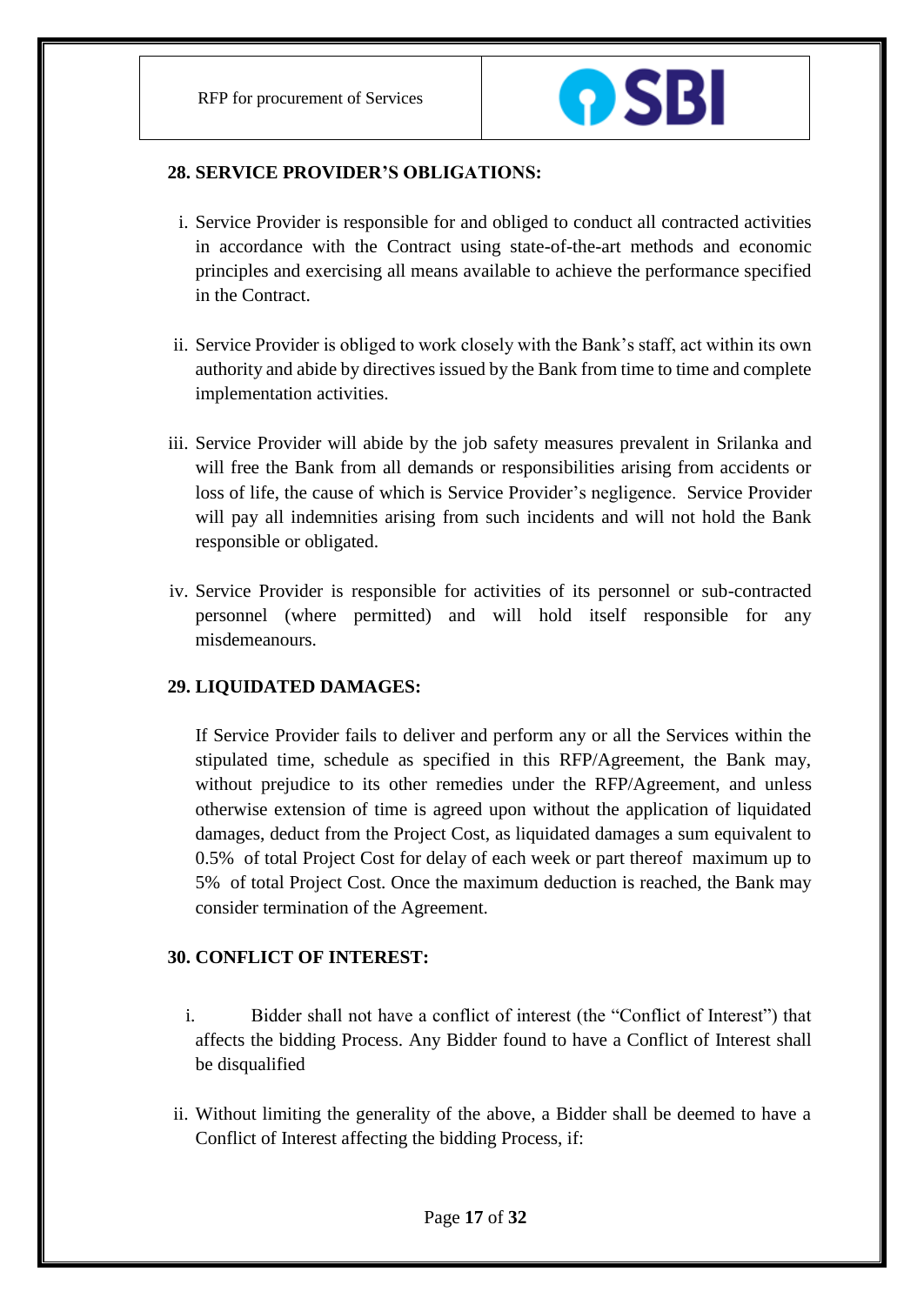

- (a) the Bidder, its Member or Associate (or any constituent thereof) and any other Bidder, its Member or any Associate thereof (or any constituent thereof) have common controlling shareholders or other ownership interest; provided that this disqualification shall not apply in cases where the direct or indirect shareholding of a Bidder, its Member or an Associate thereof (or any shareholder thereof having a shareholding of more than 5% (five per cent) of the paid up and subscribed share capital of such Bidder, Member or Associate, as the case may be) in the other Bidder, its Member or Associate, has less than 5% (five per cent) of the subscribed and paid up equity share capital thereof; provided further that this disqualification shall not apply to any ownership by a bank, insurance company, pension fund or a public financial institution referred to in section 2(72) of the Companies Act, 2013. For the purposes of this Clause, indirect shareholding held through one or more intermediate persons shall be computed as follows: (aa) where any intermediary is controlled by a person through management control or otherwise, the entire shareholding held by such controlled intermediary in any other person (the "Subject Person") shall be taken into account for computing the shareholding of such controlling person in the Subject Person; and (bb) subject always to sub-clause (aa) above, where a person does not exercise control over an intermediary, which has shareholding in the Subject Person, the computation of indirect shareholding of such person in the Subject Person shall be undertaken on a proportionate basis; provided, however, that no such shareholding shall be reckoned under this sub-clause (bb) if the shareholding of such person in the intermediary is less than 26% of the subscribed and paid up equity shareholding of such intermediary; or
- (b) a constituent of such Bidder is also a constituent of another Bidder; or
- (c) such Bidder, its Member or any Associate thereof receives or has received any direct or indirect subsidy, grant, concessional loan or subordinated debt from any other Bidder, its Member or Associate, or has provided any such subsidy, grant, concessional loan or subordinated debt to any other Bidder, its Member or any Associate thereof; or
- (d) such Bidder has the same legal representative for purposes of this Bid as any other Bidder; or
- (e) such Bidder, or any Associate thereof, has a relationship with another Bidder, or any Associate thereof, directly or through common third party/ parties, that puts either or both of them in a position to have access to each other's information about, or to influence the Bid of either or each other; or
- (f) Such Bidder or any of its affiliates thereof has participated as a consultant to the Bank in the preparation of any documents, design or technical specifications of the RFP.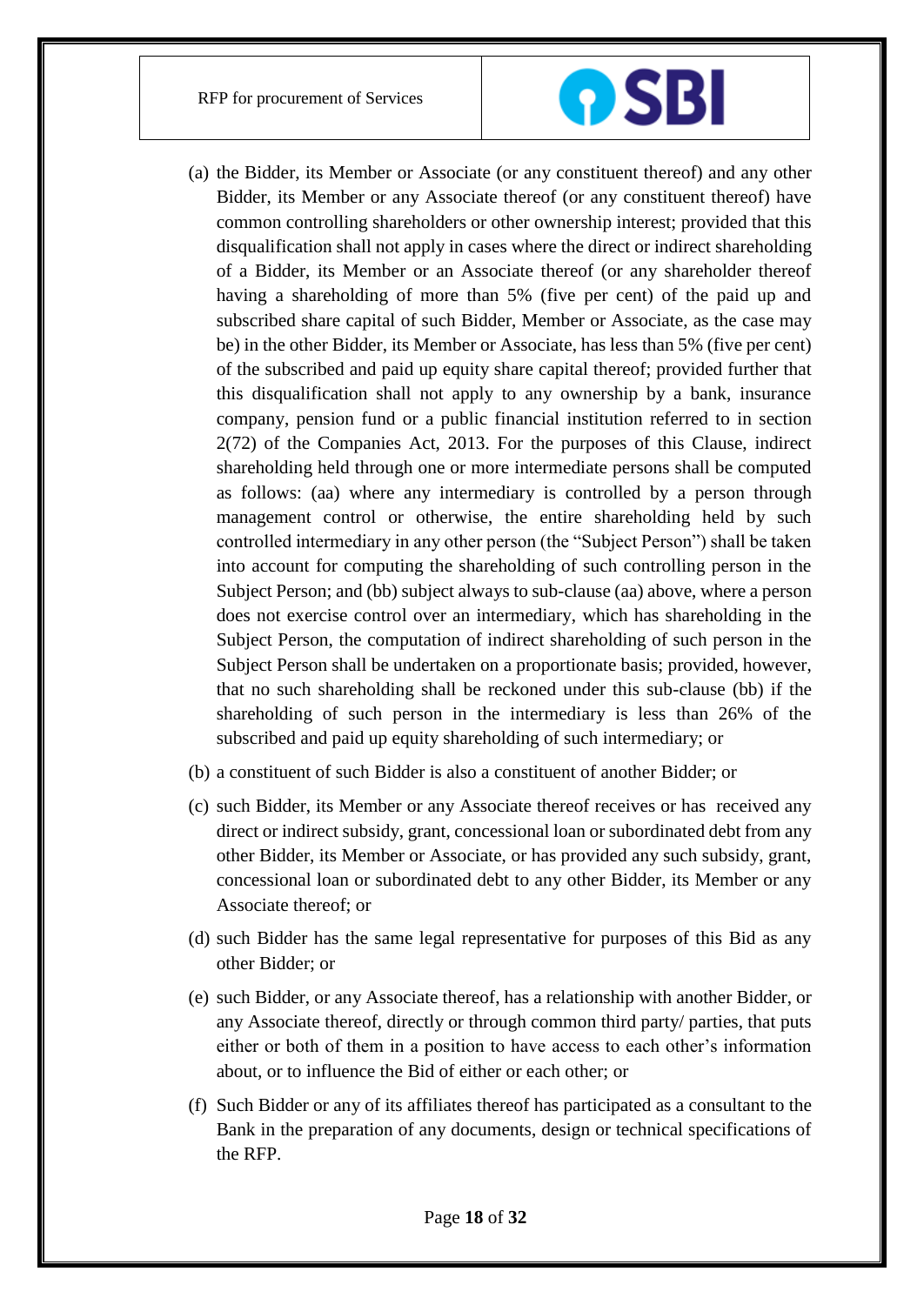

iii. For the purposes of this RFP, Associate means, in relation to the Bidder, a person who controls, is controlled by, or is under the common control with such Bidder (the "Associate"). As used in this definition, the expression "control" means, with respect to a person which is a company or corporation, the ownership, directly or indirectly, of more than 50% (fifty per cent) of the voting shares of such person, and with respect to a person which is not a company or corporation, the power to direct the management and policies of such person by operation of law or by contract.

# **31. CODE OF INTEGRITY AND DEBARMENT/BANNING:**

- i. The Bidder and their respective officers, employees, agents and advisers shall observe the highest standard of ethics during the bidding Process. Notwithstanding anything to the contrary contained herein, the Bank shall reject Bid without being liable in any manner whatsoever to the Bidder if it determines that the Bidder has, directly or indirectly or through an agent, engaged in corrupt/fraudulent/coercive/undesirable or restrictive practices in the bidding Process.
- ii. Bidders are obliged under code of integrity to Suo-moto proactively declare any conflicts of interest (pre-existing or as and as soon as these arise at any stage) in RFP process or execution of contract. Failure to do so would amount to violation of this code of integrity.
- iii. Any Bidder needs to declare any previous transgressions of such a code of integrity with any entity in any country during the last three years or of being debarred by any other procuring entity. Failure to do so would amount to violation of this code of integrity.
- iv. For the purposes of this clause, the following terms shall have the meaning hereinafter, respectively assigned to them:
	- (a) "**corrupt practice**" means making offers, solicitation or acceptance of bribe, rewards or gifts or any material benefit, in exchange for an unfair advantage in the procurement process or to otherwise influence the procurement process or contract execution;
	- (b) **"Fraudulent practice"** means any omission or misrepresentation that may mislead or attempt to mislead so that financial or other benefits may be obtained or an obligation avoided. This includes making false declaration or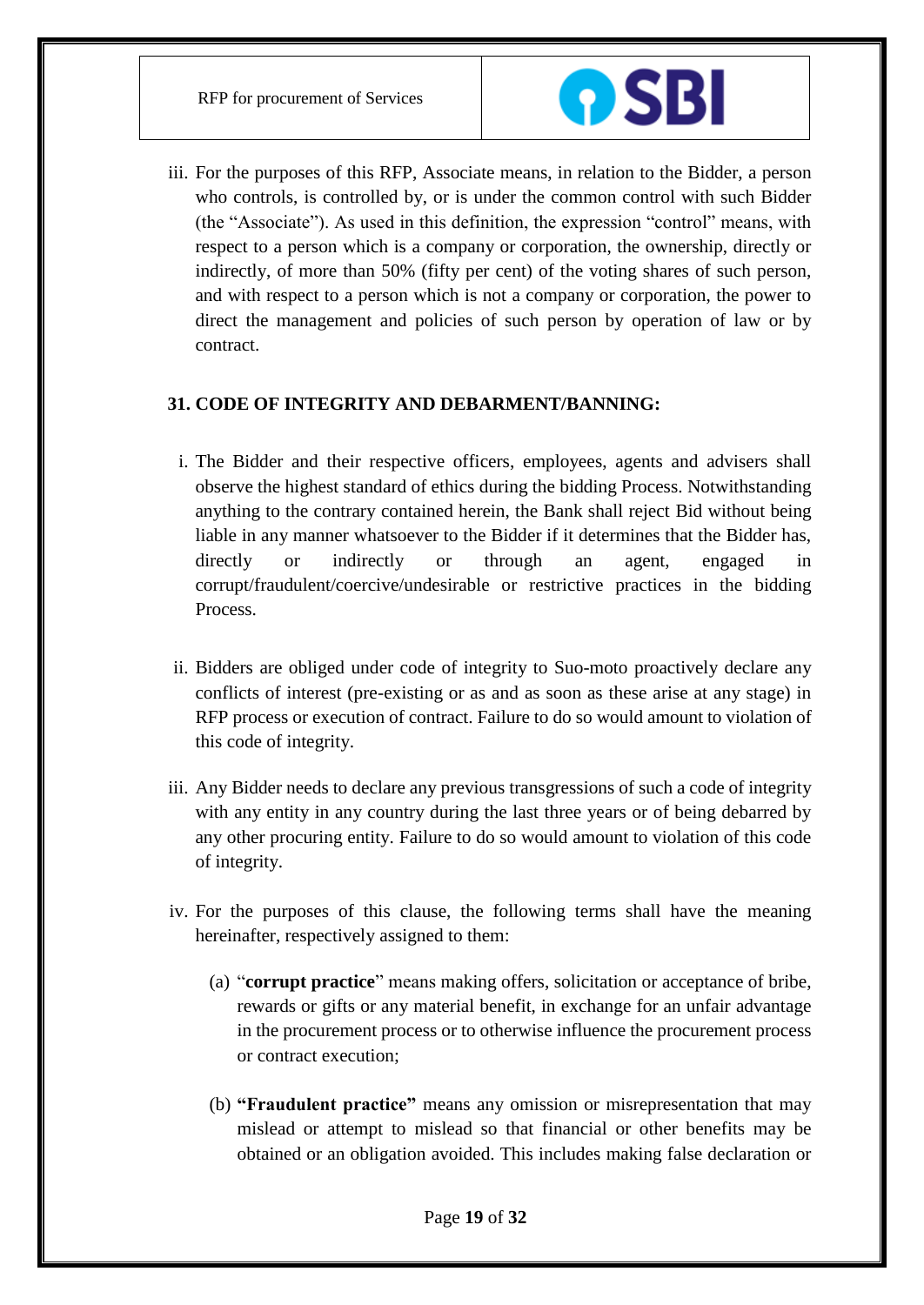

providing false information for participation in a RFP process or to secure a contract or in execution of the contract;

- (c) **"Coercive practice"** means harming or threatening to harm, persons or their property to influence their participation in the procurement process or affect the execution of a contract;
- (d) **"Anti-competitive practice"** means any collusion, bid rigging or anticompetitive arrangement, or any other practice coming under the purview of the Competition Act, 2002, between two or more bidders, with or without the knowledge of the Bank, that may impair the transparency, fairness and the progress of the procurement process or to establish bid prices at artificial, noncompetitive levels;
- (e) **"Obstructive practice"** means materially impede the Bank's or Government agencies investigation into allegations of one or more of the above mentioned prohibited practices either by deliberately destroying, falsifying, altering; or by concealing of evidence material to the investigation; or by making false statements to investigators and/or by threatening, harassing or intimidating any party to prevent it from disclosing its knowledge of matters relevant to the investigation or from pursuing the investigation; or by impeding the Bank's rights of audit or access to information;

#### v. **Debarment/Banning**

Empanelment/participation of Bidders and their eligibility to participate in the Bank's procurements is subject to compliance with code of integrity and performance in contracts as per terms and conditions of contracts. Following grades of debarment from empanelment/participation in the Bank's procurement process shall be considered against delinquent Vendors/Bidders:

#### (a) **Holiday Listing (Temporary Debarment - suspension):**

Whenever a Vendor is found lacking in performance, in case of less frequent and less serious misdemeanors, the vendors may be put on a holiday listing (temporary debarment) for a period upto 12 (twelve) months. When a Vendor is on the holiday listing, he is neither invited to bid nor are his bids considered for evaluation during the period of the holiday. The Vendor is, however, not removed from the list of empaneled vendors, if any. Performance issues which may justify holiday listing of the Vendor are:

 Vendors who have not responded to requests for quotation/tenders consecutively three times without furnishing valid reasons, if mandated in the empanelment contract (if applicable);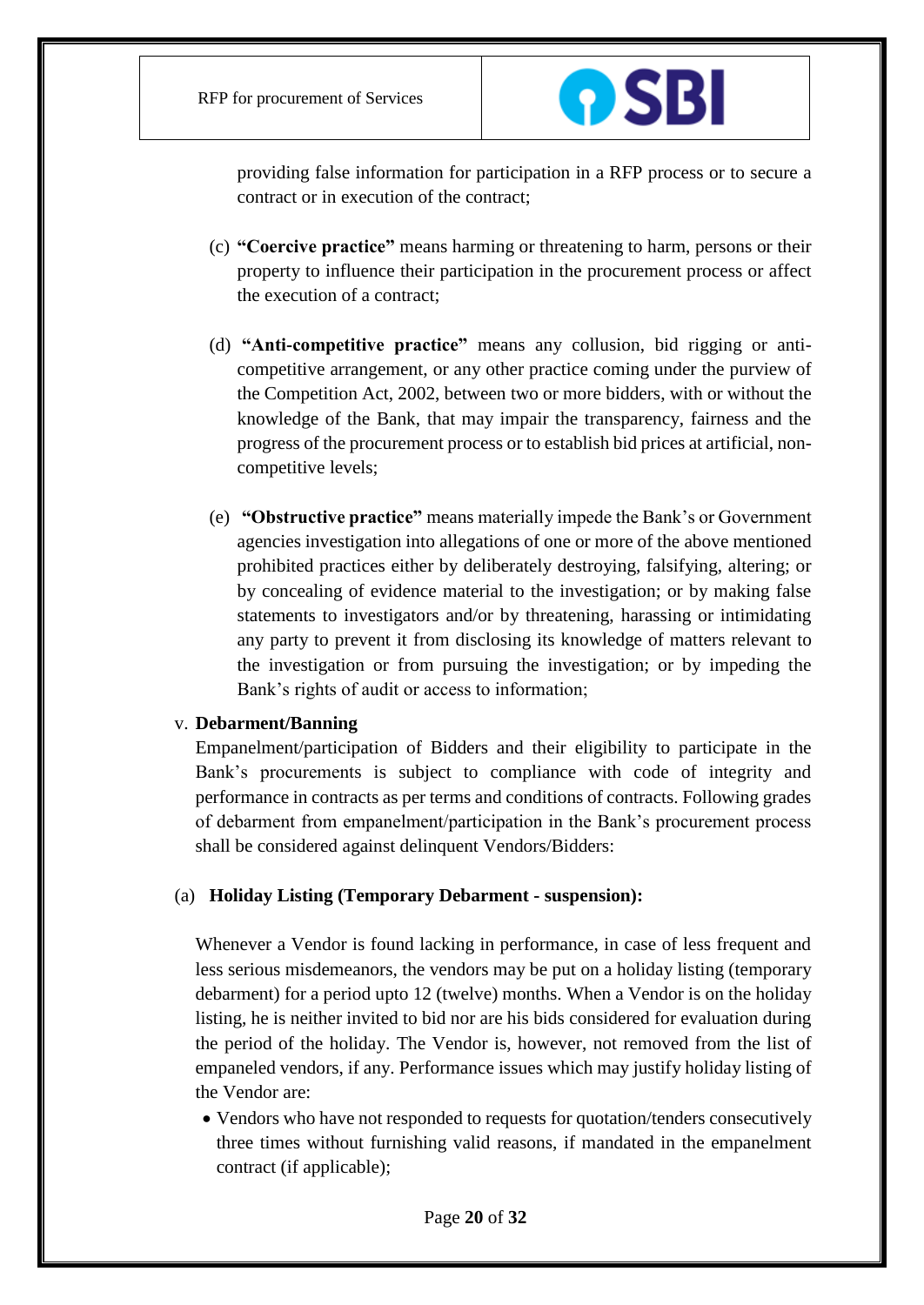

- Repeated non-performance or performance below specified standards (including after sales services and maintenance services etc.);
- Vendors undergoing process for removal from empanelment/participation in procurement process or banning/debarment may also be put on a holiday listing during such proceedings.

# **(b) Debarment from participation including removal from empanelled list**

Debarment of a delinquent Vendor (including their related entities) for a period (one to two years) from the Bank's procurements including removal from empanelment, wherever such Vendor is empaneled, due to severe deficiencies in performance or other serious transgressions. Reasons which may justify debarment and/or removal of the Vendor from the list of empaneled vendors are:

- $\bullet$  Without prejudice to the rights of the Bank under Clause  $3I(i)$  hereinabove, if a Bidder is found by the Bank to have directly or indirectly or through an agent, engaged or indulged in any corrupt/fraudulent/coercive/undesirable or restrictive practices during the bidding Process, such Bidder shall not be eligible to participate in any EOI/RFP issued by the Bank during a period of 2 (two) years from the date of debarment.
- Vendor fails to abide by the terms and conditions or to maintain the required technical/operational staff/equipment or there is change in its production/service line affecting its performance adversely, or fails to cooperate or qualify in the review for empanelment;
- If Vendor ceases to exist or ceases to operate in the category of requirements for which it is empaneled;
- Bankruptcy or insolvency on the part of the vendor as declared by a court of law; or
- Banning by Ministry/Department or any other Government agency;
- If the Central Bureau of Investigation/CVC/C&AG or Vigilance Department of the Bank or any other investigating agency recommends such a course in respect of a case under investigation;
- Employs a Government servant or the Bank's Officer within two years of his retirement, who has had business dealings with him in an official capacity before retirement; or
- Any other ground, based on which the Bank considers, that continuation of Contract is not in public interest.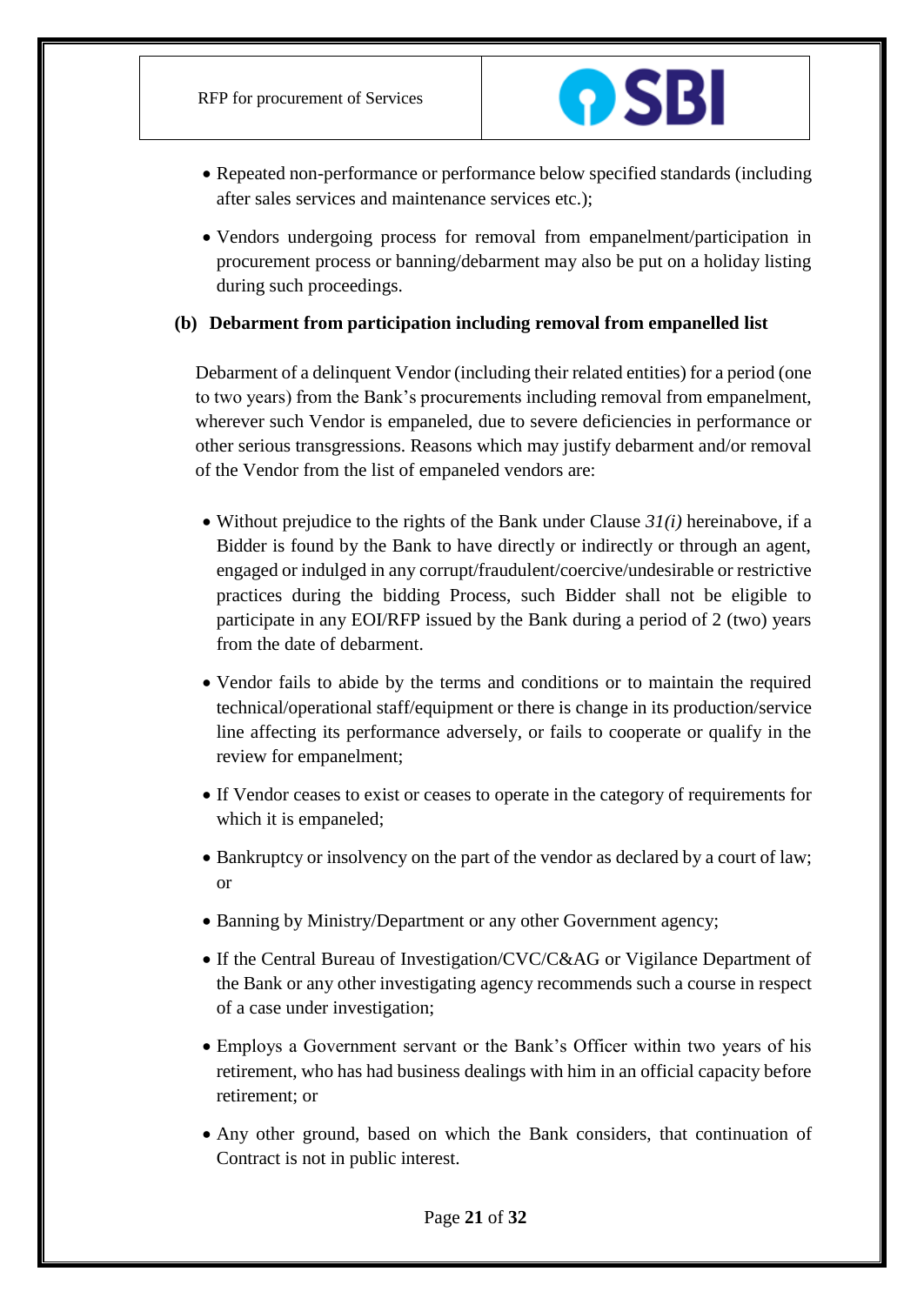

• If there is strong justification for believing that the partners/directors/proprietor/agents of the firm/company has been guilty of violation of the code of integrity or Integrity Pact (wherever applicable), evasion or habitual default in payment of any tax levied by law; etc.

# (c) **Banning from Ministry/Country-wide procurements**

For serious transgression of code of integrity, a delinquent Vendor (including their related entities) may be banned/debarred from participation in a procurement process of the Bank including procurement process of any procuring entity of Government of Srilanka for a period not exceeding three years commencing from the date of debarment.

## **32. TERMINATION FOR DEFAULT:**

- i. The Bank may, without prejudice to any other remedy for breach of Agreement, written notice of not less than 30 (thirty) days, terminate the Agreement in whole or in part:
	- (a) If Service Provider fails to deliver any or all the obligations within the time period specified in the RFP/Agreement, or any extension thereof granted by the Bank;
	- (b) If Service Provider fails to perform any other obligation(s) under the RFP/Agreement;
	- (c) Violations of any terms and conditions stipulated in the RFP;
	- (d) On happening of any termination event mentioned in the RFP/Agreement.

Prior to providing a written notice of termination to Service Provider under clause *32 (i) (a) to 32 (i) (c),* the Bank shall provide Service Provider with a written notice of 30 (thirty) days to cure such breach of the Agreement. If the breach continues or remains unrectified after expiry of cure period, the Bank shall have right to initiate action in accordance with above clause.

- ii. In the event the Bank terminates the Contract in whole or in part for the breaches attributable to Service Provider, the Bank may procure, upon such terms and in such manner as it deems appropriate, Services similar to those undelivered, and subject to limitation of liability clause of this RFP Service Provider shall be liable to the Bank for any increase in cost for such similar Services. However, Service Provider shall continue performance of the Contract to the extent not terminated.
- iii. If the Contract is terminated under any termination clause, Service Provider shall handover all documents/ or any other relevant information to the Bank in timely manner and in proper format as per scope of this RFP and shall also support the orderly transition to another vendor or to the Bank.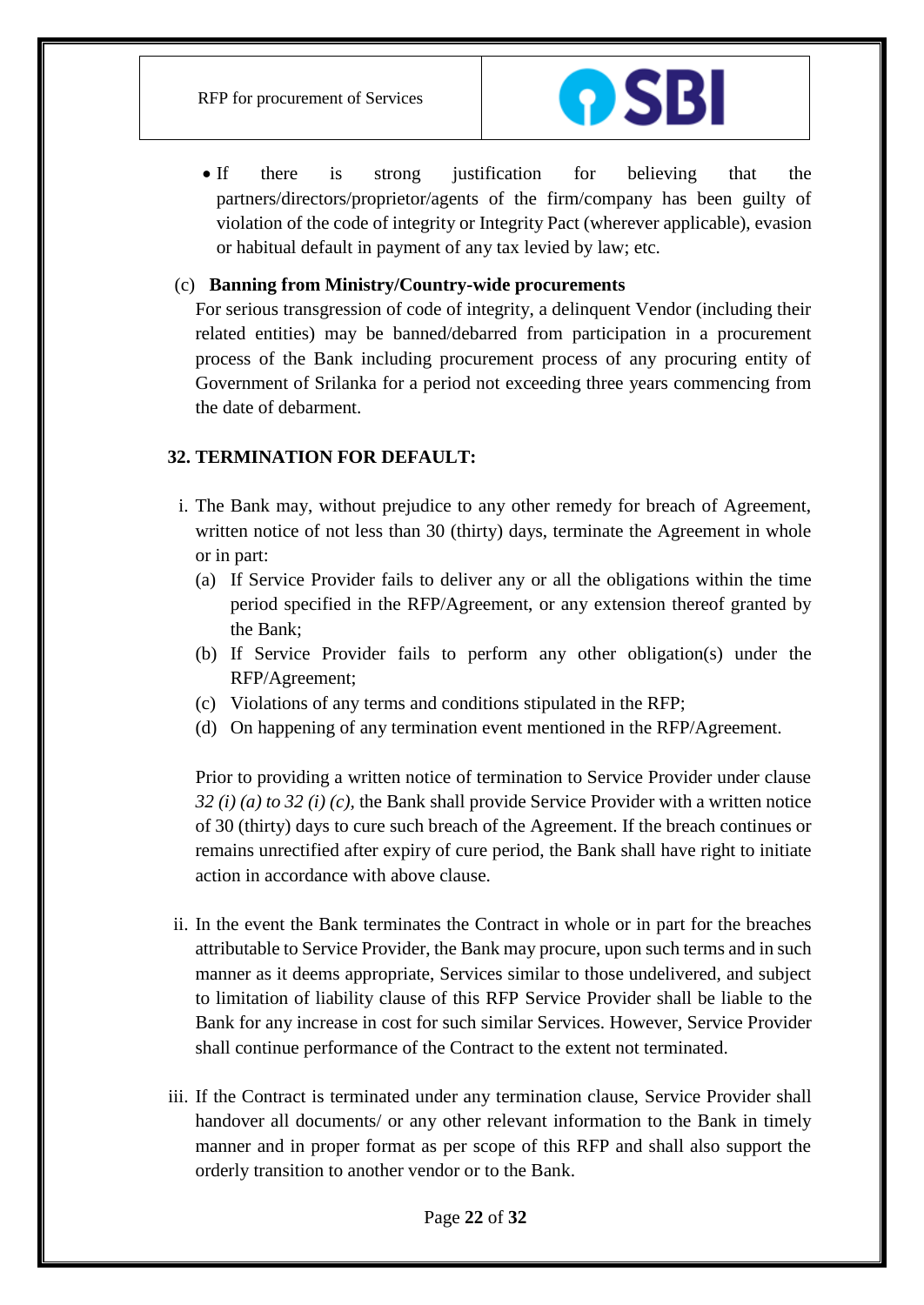

- iv. During the transition, Service Provider shall also support the Bank on queries/support on process implementation.
- v. The Bank's right to terminate the Contract will be in addition to the penalties / liquidated damages and other actions as specified in this RFP.
- vi. In the event of failure of Service Provider to render the Services or in the event of termination of Agreement or expiry of term or otherwise, without prejudice to any other right, the Bank at its sole discretion may make alternate arrangement for getting the Services contracted with another vendor. In such case, the Bank shall give prior notice to the existing Service Provider. The existing Service Provider shall continue to provide services as per the terms of the Agreement until a 'New Service Provider' completely takes over the work. During the transition phase, the existing Service Provider shall render all reasonable assistance to the new Service Provider within such period prescribed by the Bank, at no extra cost to the Bank, for ensuring smooth switch over and continuity of services, provided where transition services are required by the Bank or New Service Provider beyond the term of this Agreement, reasons for which are not attributable to Service Provider, payment shall be made to Service Provider for such additional period on the same rates and payment terms as specified in this Agreement. If existing Service Provider is breach of this obligation, they shall be liable for paying a penalty of 10% of the total Project Cost on demand to the Bank, which may be settled from the payment of invoices for the contracted period.

#### **33. FORCE MAJEURE:**

- i. Notwithstanding the provisions of terms and conditions contained in this RFP, neither party shall be liable for any delay in in performing its obligations herein if and to the extent that such delay is the result of an event of Force Majeure.
- ii. For the purposes of this clause, 'Force Majeure' means and includes wars, insurrections, revolution, civil disturbance, riots, terrorist acts, public strikes, hartal, bundh, fires, floods, epidemic, quarantine restrictions, freight embargoes, declared general strikes in relevant industries, Vis Major, acts of Government in their sovereign capacity, impeding reasonable performance of Service Provider and / or Sub-Contractor but does not include any foreseeable events, commercial considerations or those involving fault or negligence on the part of the party claiming Force Majeure.
- iii. If a Force Majeure situation arises, Service Provider shall promptly notify the Bank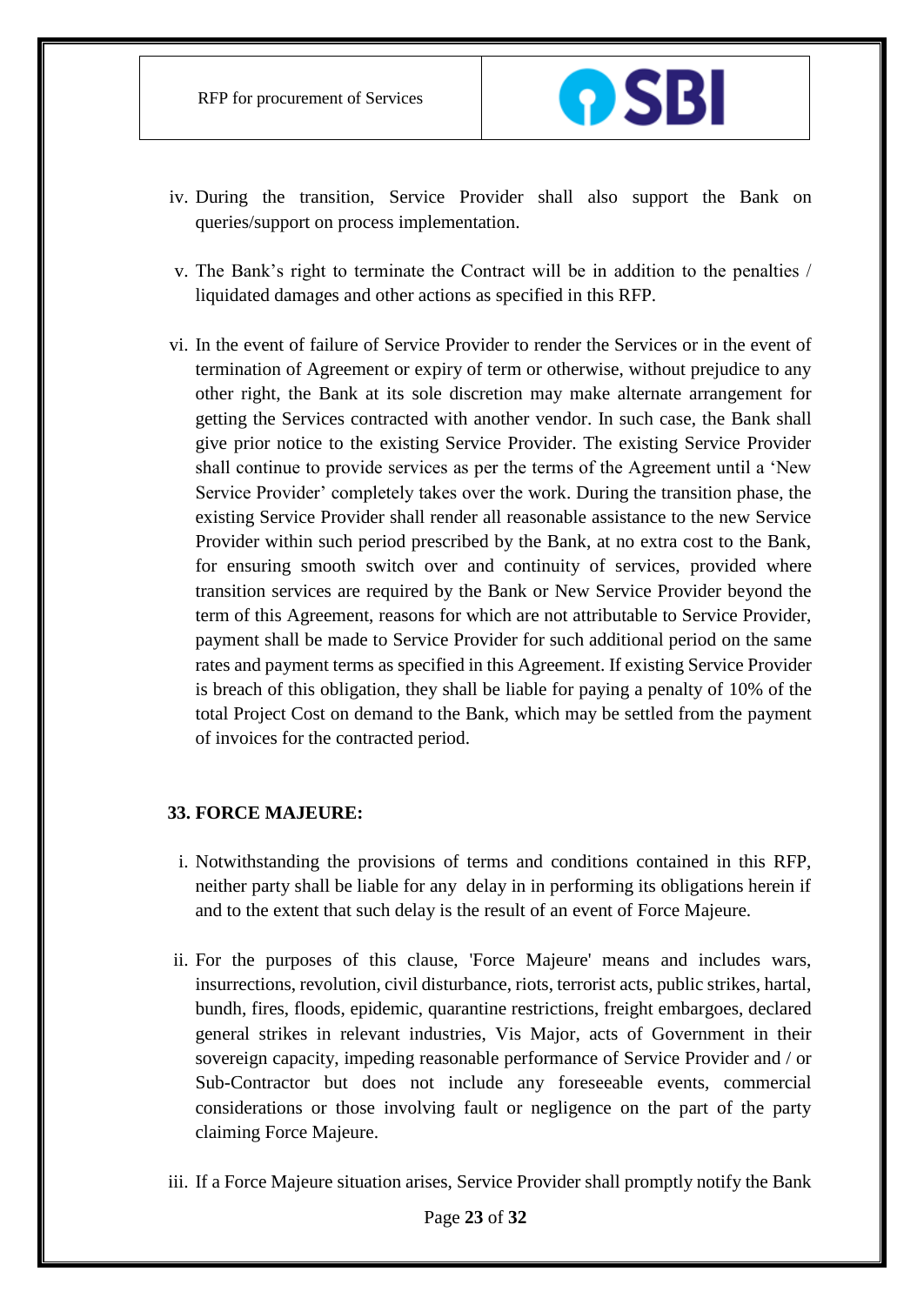

in writing of such condition and the cause thereof. Unless otherwise directed by the Bank in writing, Service Provider shall continue to perform its obligations under the Contract as far as is reasonably practical, and shall seek all reasonable alternative means for performance not prevented by the Force Majeure event.

iv. If the Force Majeure situation continues beyond 30 (thirty) days, either party shall have the right to terminate the Agreement by giving a notice to the other party. Neither party shall have any penal liability to the other in respect of the termination of the Agreement as a result of an event of Force Majeure. However, Service Provider shall be entitled to receive payments for all services actually rendered up to the date of the termination of the Agreement.

#### **34. TERMINATION FOR INSOLVENCY:**

The Bank may, at any time, terminate the Contract by giving written notice to Service Provider, if Service Provider becomes Bankrupt or insolvent or any application for bankruptcy, insolvency or winding up has been filed against it by any person. In this event, termination will be without compensation to Service Provider, provided that such termination will not prejudice or affect any right of action or remedy, which has accrued or will accrue thereafter to the Bank.

# **35. TERMINATION FOR CONVENIENCE:**

- i. The Bank, by written notice of not less than 90 (ninety) days, may terminate the Contract, in whole or in part, for its convenience, provided same shall not be invoked by the Bank before completion of half of the total Contract period (including the notice period).
- ii. In the event of termination of the Agreement for the Bank's convenience, Service Provider shall be entitled to receive payment for the Services rendered (delivered) up to the effective date of termination.

# **36. DISPUTES / ARBITRATION (APPLICABLE IN CASE OF SUCCESSFUL BIDDER ONLY):**

i. All disputes or differences whatsoever arising between the parties out of or in connection with the Contract (including dispute concerning interpretation) or in discharge of any obligation arising out of the Contract (whether during the progress of work or after completion of such work and whether before or after the termination of the Contract, abandonment or breach of the Contract), shall be settled amicably. If however, the parties are not able to solve them amicably within 30 (thirty) days after dispute occurs as evidenced through the first written communication from any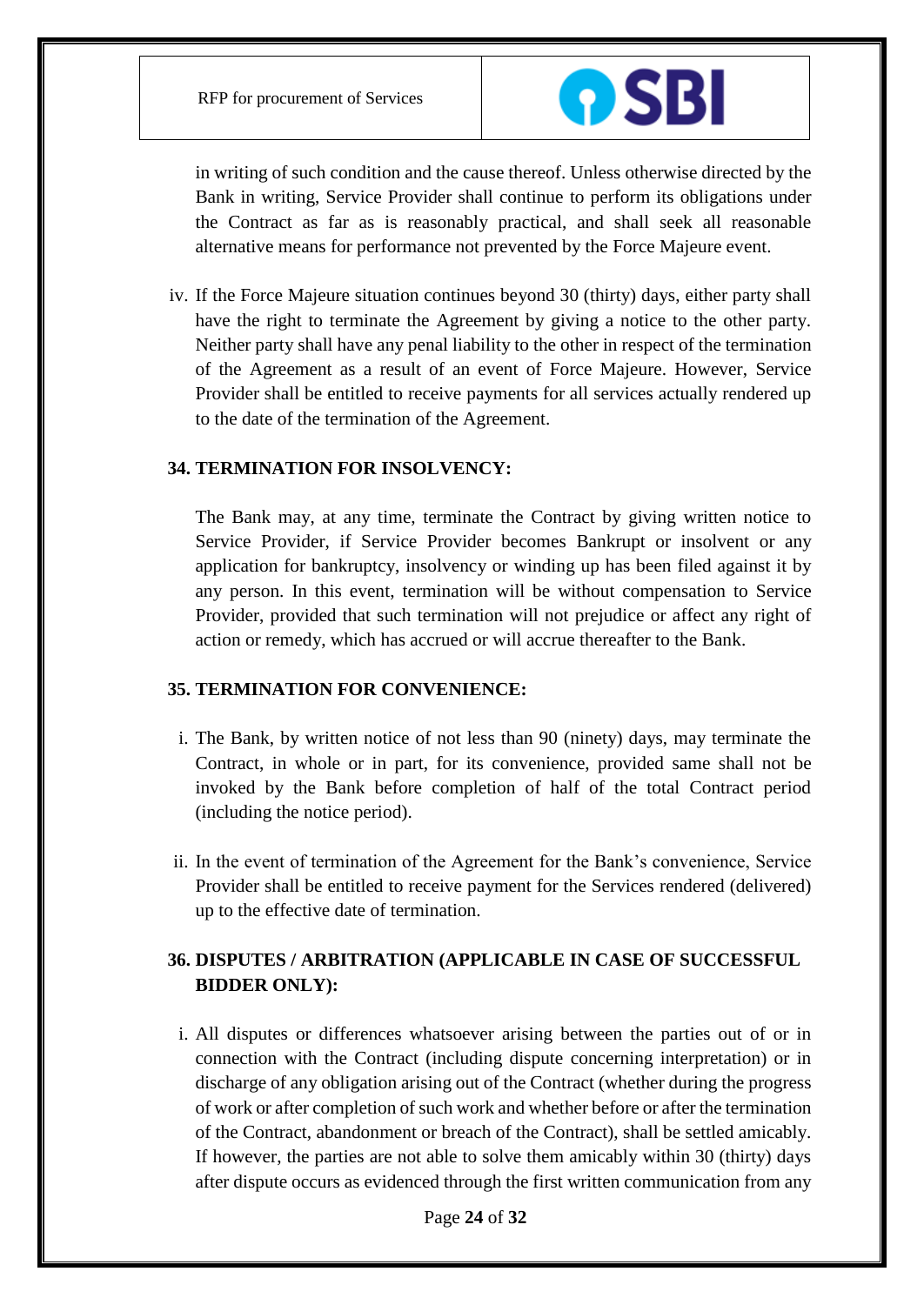

Party notifying the other regarding the disputes, either party (SBI or Service Provider), give written notice to other party clearly setting out there in specific dispute(s) and/or difference(s) and shall be referred to a sole arbitrator mutually agreed upon, and the award made in pursuance thereof shall be binding on the parties. In the absence of consensus about the single arbitrator, the dispute may be referred to an arbitration panel; one to be nominated by each party and the said arbitrators shall nominate a presiding arbitrator, before commencing the arbitration proceedings. The arbitration shall be settled in accordance with the applicable Srilankan Laws and arbitration proceeding shall be conducted in accordance with Arbitration Act No 11 of 1995 and any amendment thereto. Any appeal will be subject to the exclusive jurisdiction of courts at Colombo.

- ii. Service Provider shall continue work under the Contract during the arbitration proceedings unless otherwise directed by the Bank or unless the matter is such that the work cannot possibly be continued until the decision of the arbitrator is obtained.
- iii. Arbitration proceeding shall be held at Colombo, Srilanka, and the language of the arbitration proceedings and that of all documents and communications between the parties shall be in English.

# **37. GOVERNING LANGUAGE:**

The governing language shall be English.

# **38. APPLICABLE LAW:**

The Contract shall be interpreted in accordance with the laws of Socialic Republic of Srilanka and shall be subjected to the exclusive jurisdiction of the appropriate courts in Srilanka

# **39. TAXES AND DUTIES:**

- i. Service Provider shall be liable to pay all corporate taxes and income tax that shall be levied according to the laws and regulations applicable from time to time in Srilanka and the price Bid by Service Provider shall include all such taxes in the quoted price.
- ii. Prices quoted should be exclusive of all Government taxes/duties and levies but inclusive of all corporate taxes and Custom duty as also cost of incidental services such as transportation, road permits, insurance etc. The quoted prices and taxes/duties and statutory levies such as VAT etc. should be specified in the separate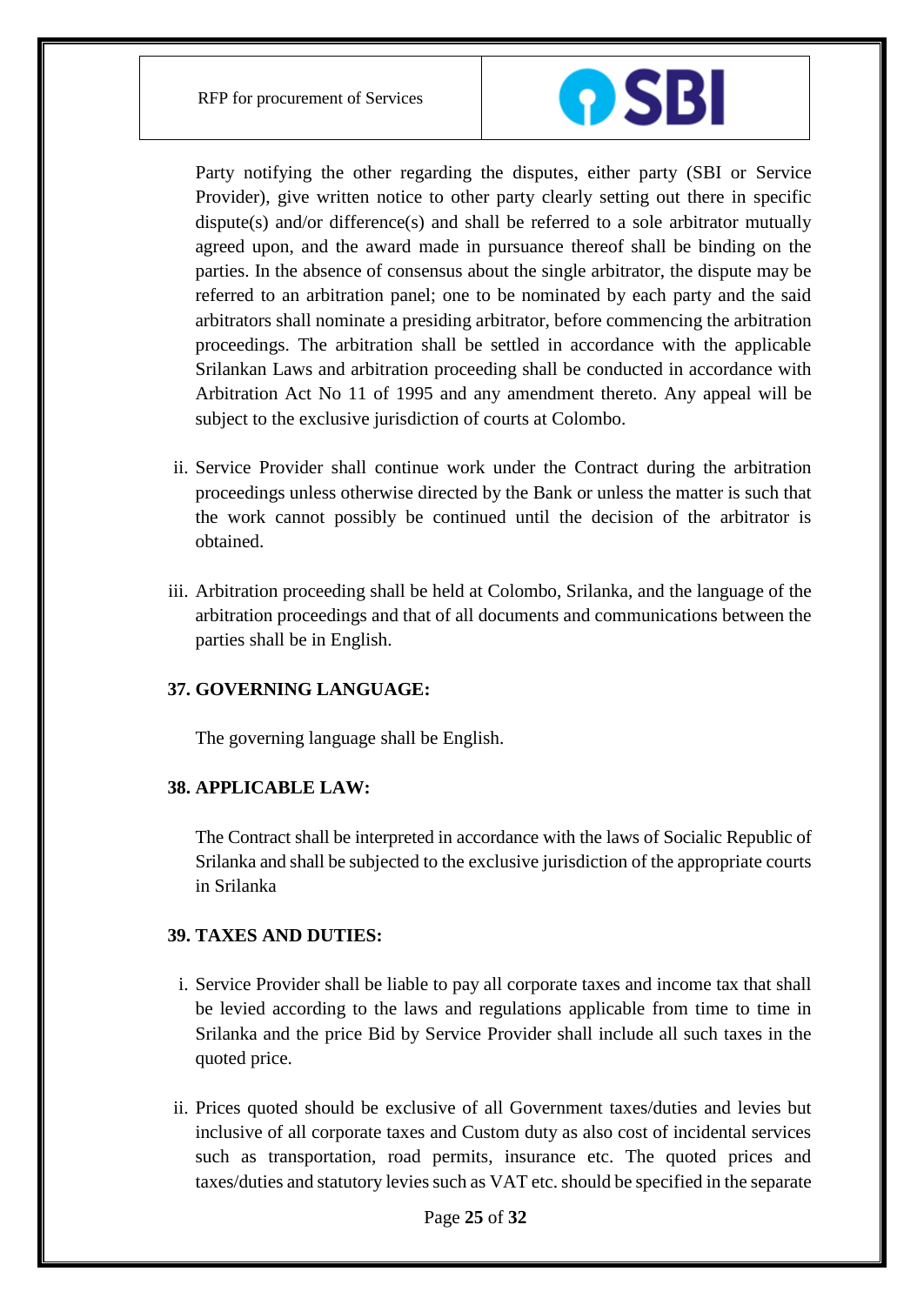

sheet **(Appendix- D).**

- iii. Custom duty as also cost of incidental services such as transportation, road permits, insurance etc. in connection with delivery of products at site including any incidental services and commissioning, if any, which may be levied, shall be borne by Service Provider and the Bank shall not be liable for the same. Only specified taxes/ levies and duties in the **Appendix-D** will be payable by the Bank on actuals upon production of original receipt wherever required. If any specified taxes/ levies and duties in **Appendix-D** are replaced by the new legislation of Government, same shall be borne by the Bank. The Bank shall not be liable for payment of those Government taxes, levies, duties or any tax/ duties imposed by local bodies/ authorities, which are not specified by the Bidder in **Appendix-D**
- iv. Prices payable to Service Provider as stated in the Contract shall be firm and not subject to adjustment during performance of the Contract, irrespective of reasons whatsoever, including exchange rate fluctuations, any upward revision in Custom duty.
- v. Income / Corporate Taxes in Srilanka: The Bidder shall be liable to pay all corporate taxes and income tax that shall be levied according to the laws and regulations applicable from time to time in Srilanka and the price Bid by the Bidder shall include all such taxes in the contract price.
- vi. All expenses, stamp duty and other charges/ expenses in connection with the execution of the Agreement as a result of this RFP process shall be borne by Service Provider.

# **40. TAX DEDUCTION AT SOURCE**:

- i. Wherever the laws and regulations require deduction of such taxes at the source of payment, the Bank shall effect such deductions from the payment due to Service Provider. The remittance of amounts so deducted and issuance of certificate for such deductions shall be made by the Bank as per the laws and regulations for the time being in force. Nothing in the Contract shall relieve Service Provider from his responsibility to pay any tax that may be levied in Srilanka on income and profits made by Service Provider in respect of this Contract.
- ii. Service Provider's staff, personnel and labour will be liable to pay personal income taxes in Srilanka in respect of such of their salaries and wages as are chargeable under the laws and regulations for the time being in force, and Service Provider shall perform such duties in regard to such deductions thereof as may be imposed on him by such laws and regulations.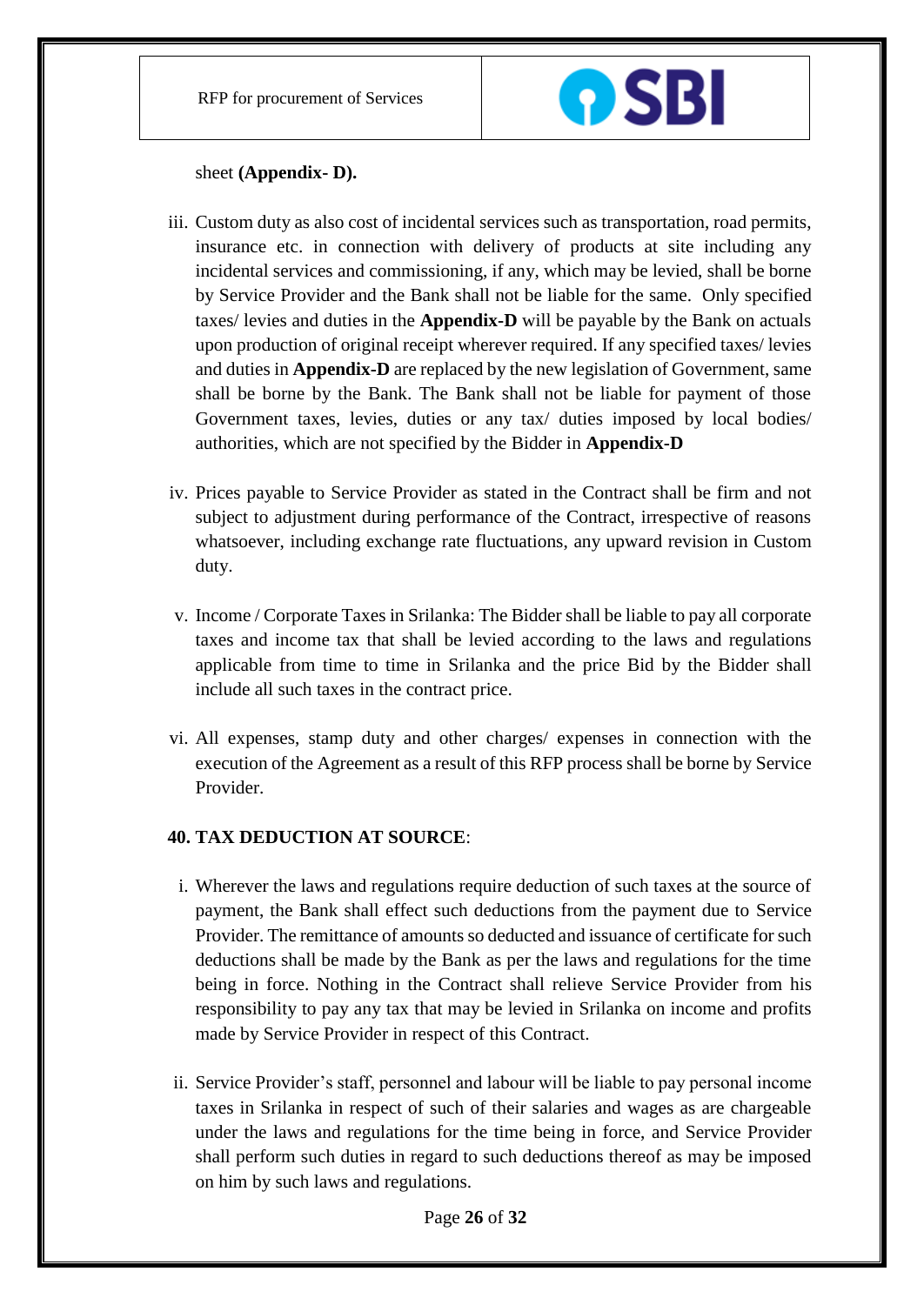

# **41. NOTICES:**

Any notice given by one party to the other pursuant to this Contract shall be sent to other party in writing or by Fax and confirmed in writing to other Party's address. The notice shall be effective when delivered or on the notice's effective date whichever is later.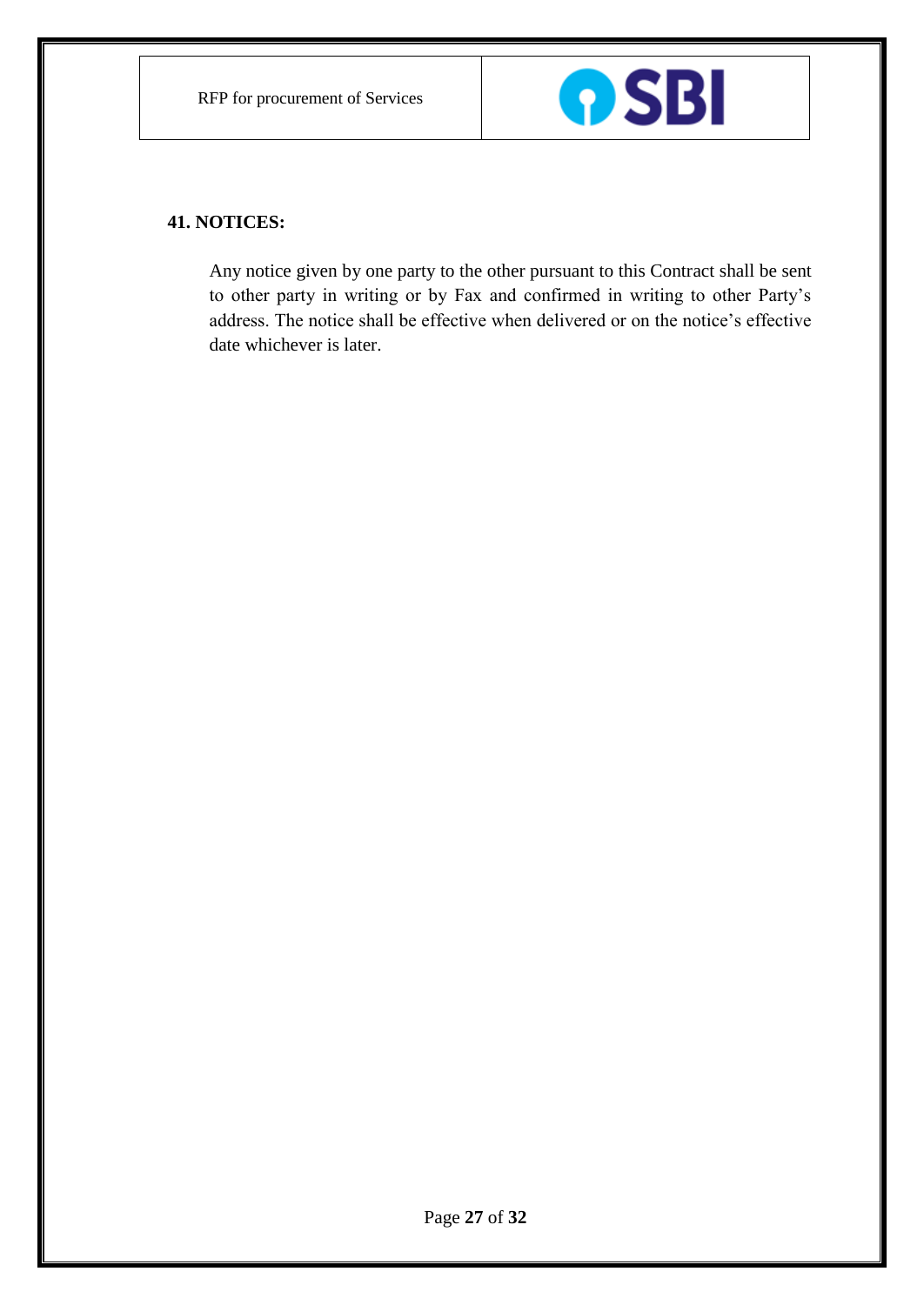

# **Part-II**

# **Appendix-A**

# **Bidder's Eligibility Criteria**

Bidders meeting the following criteria are eligible to submit their Bids along with supporting documents. If the Bid is not accompanied by all the required documents supporting eligibility criteria, the same would be rejected:

| S.             | <b>Eligibility Criteria</b>               | Compliance | <b>Documents to be submitted</b>       |
|----------------|-------------------------------------------|------------|----------------------------------------|
| No.            |                                           | (Yes/No)   |                                        |
| 1.             | The Bidder must be a Srilankan            |            | Certificate of Incorporation issued    |
|                | /Partnership<br>Company<br>firm           |            | by Registrar of Companies and full     |
|                | registered under applicable Act in        |            | address of the registered office       |
|                | Srilanka.                                 |            | along with Memorandum & Articles       |
|                |                                           |            | of Association/ Partnership Deed.      |
| 2.             | The Bidder should be profitable           |            | Copy of the audited financial          |
|                | organization on the basis of profit       |            | statement along with profit and loss   |
|                | before tax (PBT) for at least last 03     |            | statement for corresponding years      |
|                | (three) financial years                   |            | and / or Certificate of the statutory  |
|                |                                           |            | auditor.                               |
| 3.             | Bidder should have experience of          |            | Copy of the order and / or Certificate |
|                | minimum 5 years in providing the          |            | of completion of the work. The         |
|                | Services.                                 |            | Bidder should also furnish user        |
|                |                                           |            | acceptance report.                     |
| $\overline{4}$ | should not have<br><b>Bidders</b><br>heen |            | Bidder should specifically certify in  |
|                | blacklisted for deficiency in service     |            | <b>Appendix B</b> in this regard.      |
|                | during the last 3 years.                  |            |                                        |

Documentary evidence must be furnished against each of the above criteria along with an index. All documents must be signed by the authorized signatory of the Bidder. Relevant portions, in the documents submitted in pursuance of eligibility criteria, should be highlighted.

# **Name & Signature of authorized**

# **Signatory**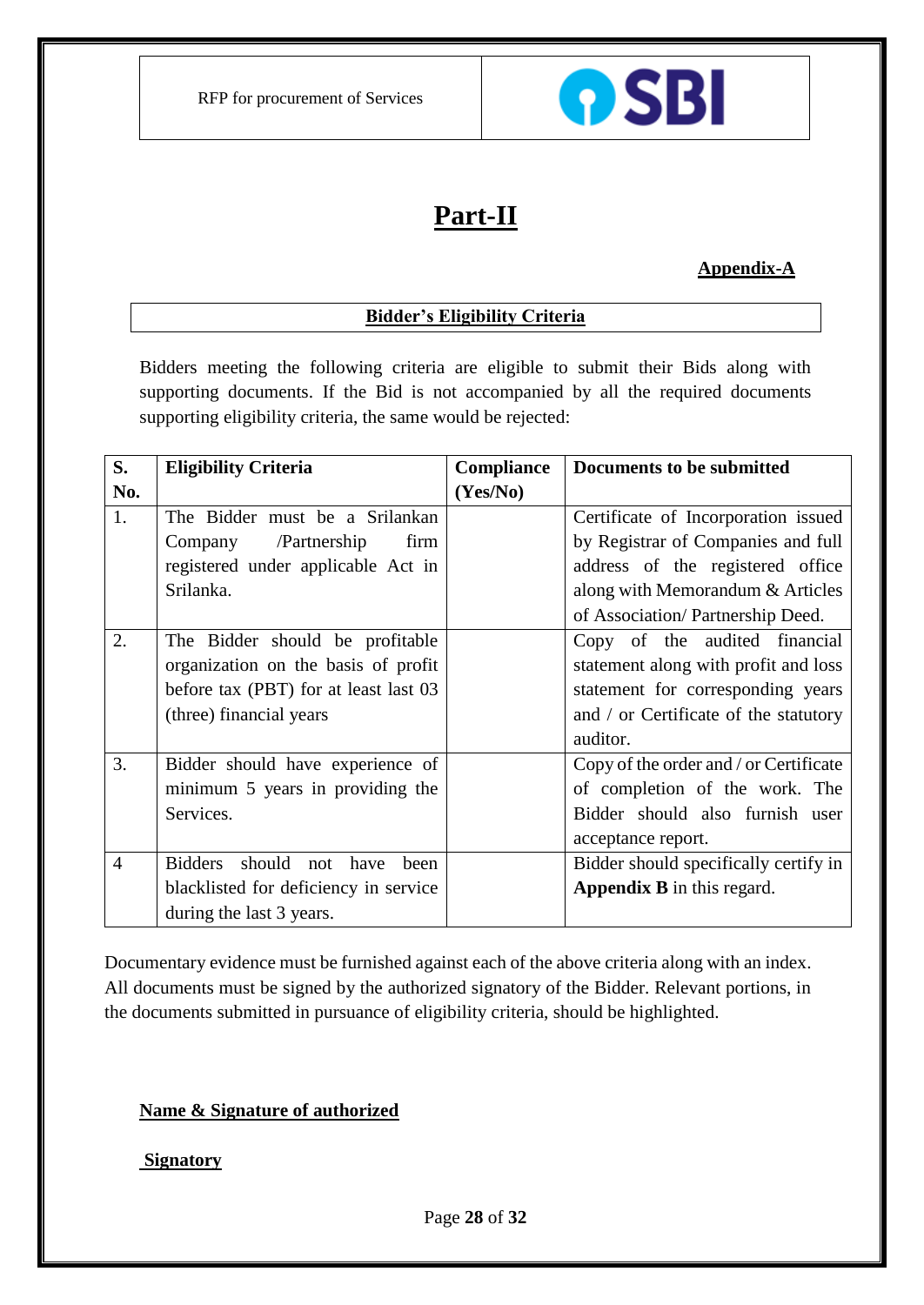# **Seal of Company**

# **Appendix-B**

**OSBI** 

# **Bidder Details**

# Details of the Bidder

| S. No.           | Particulars                                    | Details |
|------------------|------------------------------------------------|---------|
| 1.               | Name                                           |         |
| 2.               | Date of Incorporation and / or commencement    |         |
|                  | of business                                    |         |
| 3.               | Certificate of incorporation                   |         |
| $\overline{4}$ . | Brief description of the Bidder including      |         |
|                  | details of its main line of business           |         |
| 5.               | Company website URL                            |         |
| 6.               | <b>Company Registration Number</b>             |         |
| 7.               | Company VAT Number                             |         |
| 8.               | Particulars of the Authorized Signatory of the |         |
|                  | <b>Bidder</b>                                  |         |
|                  | a) Name                                        |         |
|                  | Designation<br>b)                              |         |
|                  | Address<br>C)                                  |         |
|                  | Phone Number (Landline)<br>d)                  |         |
|                  | Mobile Number<br>e)                            |         |
|                  | Fax Number                                     |         |
|                  | <b>Email Address</b><br>g)                     |         |

# **Name & Signature of authorized signatory**

**Seal of Company**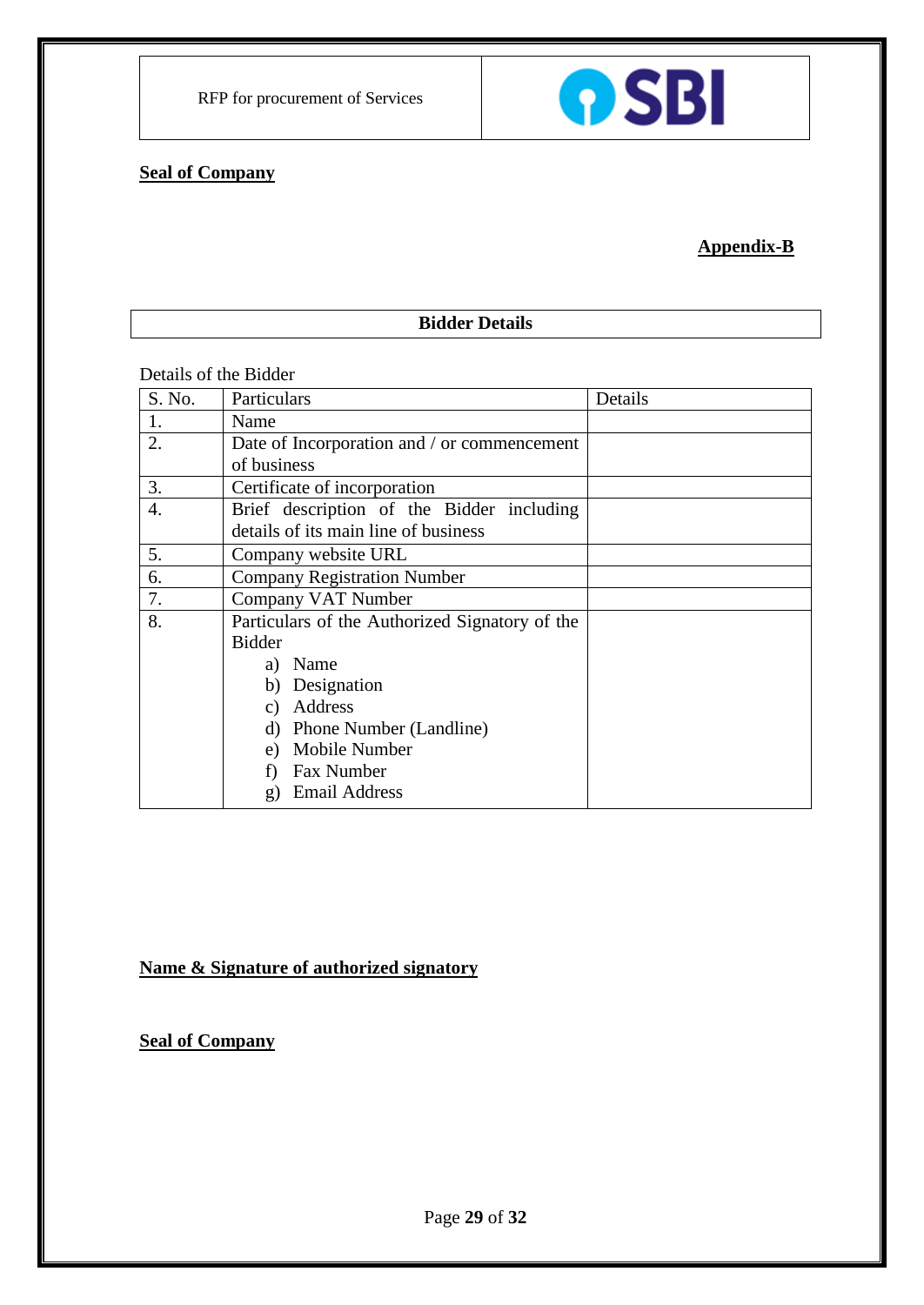

# **Appendix-C**

The Bidder shall perform the following:

- One full treatment and 4 mosquito treatment for SBI –HO and Fort branch per month
- One full treatment for colpetty and Wellawatta branches per month
- EMERGENCY CALLS In the event that SBI needs the Bidder to perform emergency analysis/diagnostics Bidder shall dispatch their worker within One (1) hour from the time the problem was reported.
- Emergency call scopes of work are as follows:
	- a. Problem identification
	- b. Troubleshooting
	- c. Minor Adjustments
	- d. Recommendation

# **Appendix-D**

# **Indicative Price Bid**

Financial Bid needs to contain the information listed hereunder in a sealed envelope bearing the identification – **"Financial Bid for Procurement of Annual Maintenance contract for "General Pest control and Mosquitos treatment"**

**Name of the Bidder:**

# **PRICE SCHEDULE OF SERVICES**

The service provider should indicate the cost that is necessary to meet the requirements of SBI. The price quotation shall include all applicable taxes

Please fill in the charges taking into account the scope of works in Annexure A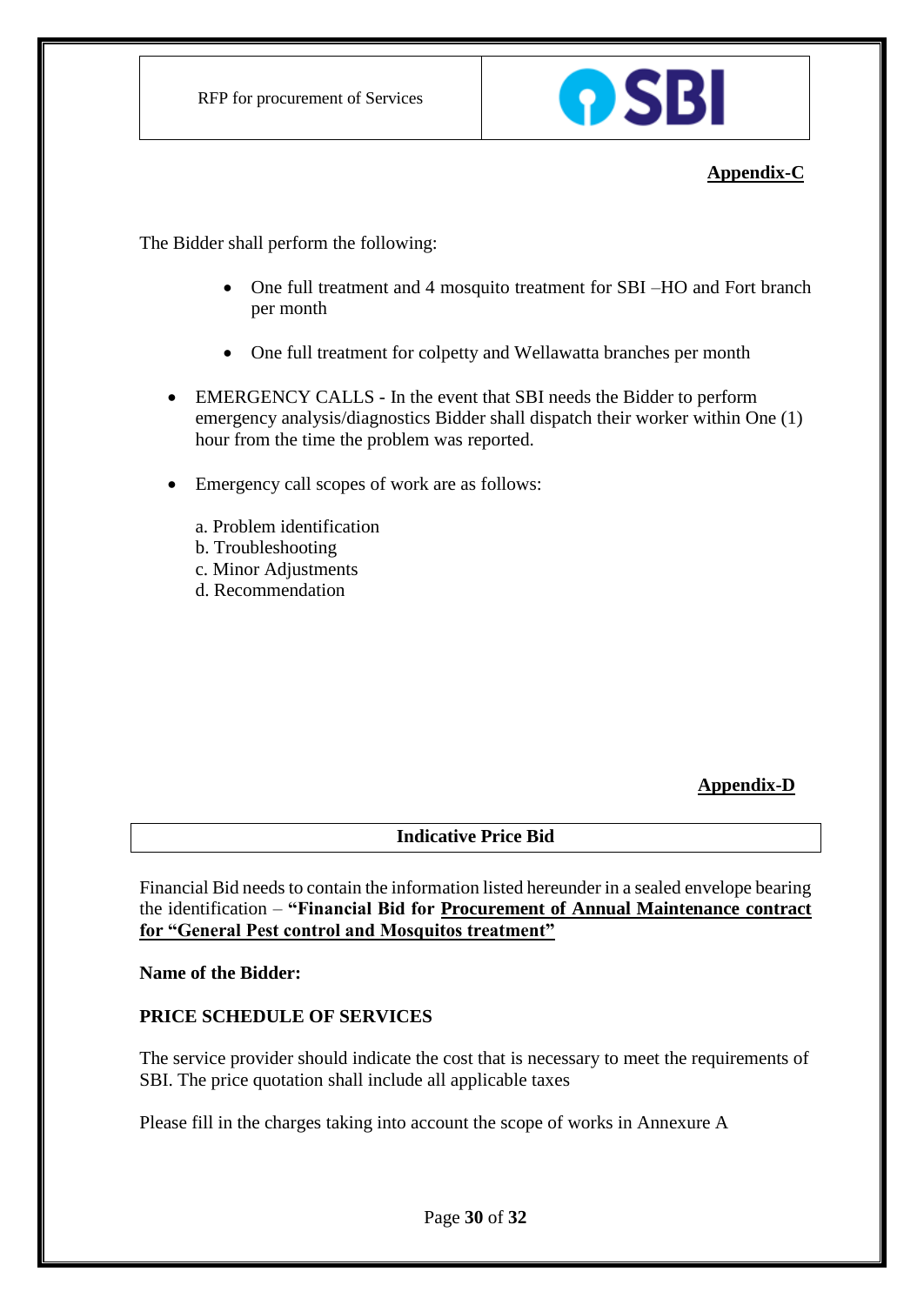RFP for procurement of Services



| <b>Description</b>                                         | Quantity | <b>Monthly Maintenance</b><br><b>Charges</b> |
|------------------------------------------------------------|----------|----------------------------------------------|
| Full treatment in HO & Fort Branch                         | 01       |                                              |
| Mosquito treatment for SBI-HO and<br>Fort branch           | 04       |                                              |
| Full treatment in Wellawatta & Colpetty<br><b>Branches</b> | 01       |                                              |

VAT Registration No. of the bidder:

………………………………………………………………………………..…

Name of the Authorized person

Signature

Seal of Company

Date: